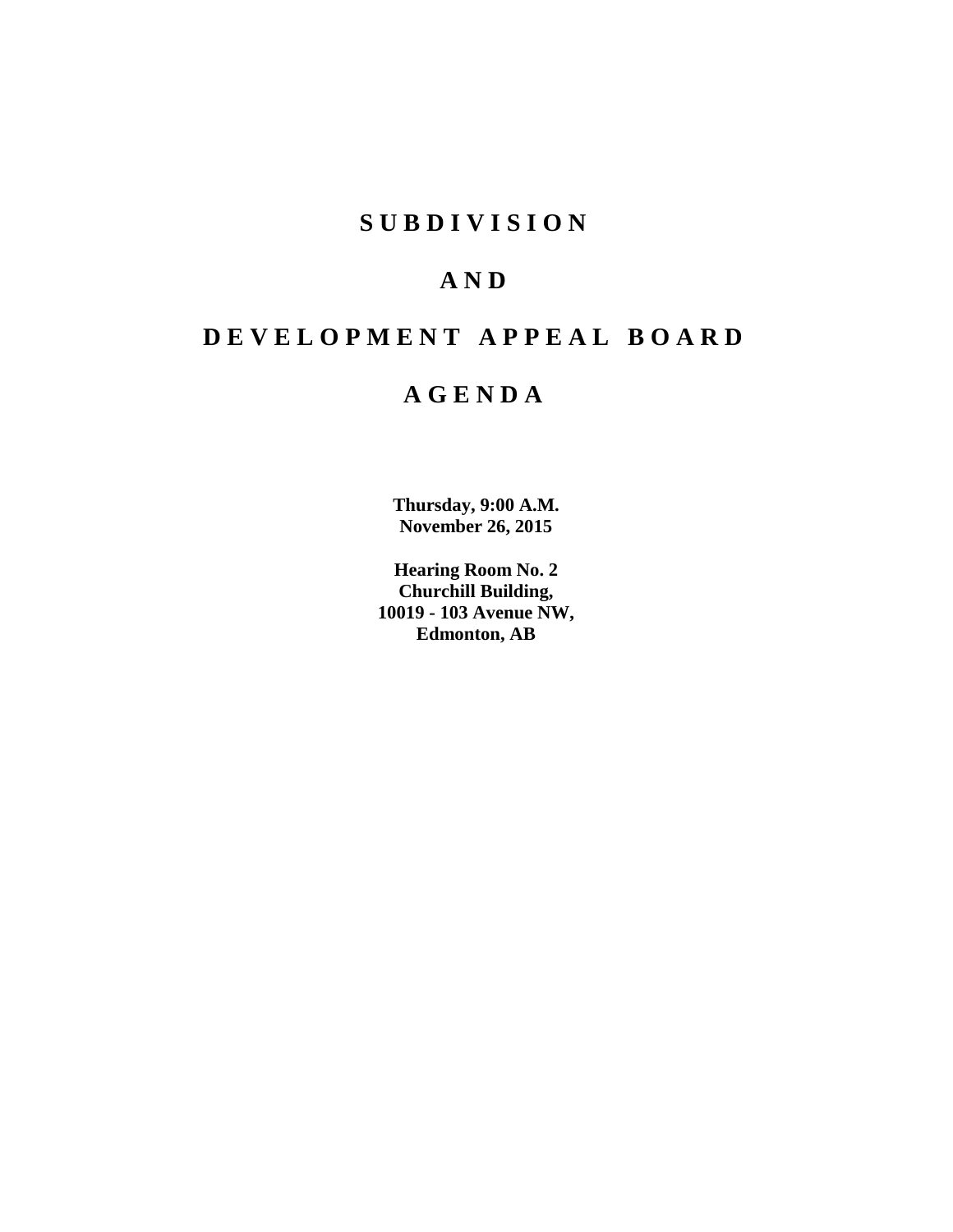## **SUBDIVISION AND DEVELOPMENT APPEAL BOARD HEARING ROOM NO. 2**

|              | 9:00 A.M.           | SDAB-D-15-279 | Construct an exterior alterations (Driveway<br>extension, irregular shaped, 8.5m x 7m) to an<br>existing Single Detached House |
|--------------|---------------------|---------------|--------------------------------------------------------------------------------------------------------------------------------|
|              |                     |               | 16231 - 138 Street NW<br>Project No.: 145348619-005                                                                            |
|              | <b>TO BE RAISED</b> |               |                                                                                                                                |
| $\mathbf{H}$ | $10:30$ A.M.        | SDAB-D-15-251 | Construct a 2 storey Accessory Building<br>(Garage Suite on 2nd floor, Garage on main<br>floor; $10.06m \times 9.14m$ )        |
|              |                     |               | 69 - St George's Crescent NW<br>Project No.: 164242106-018                                                                     |
|              |                     |               |                                                                                                                                |
|              | <b>NOTE:</b>        |               | Unless otherwise stated, all references to "Section numbers" refer to<br>the authority under the Edmonton Zoning Bylaw 12800.  |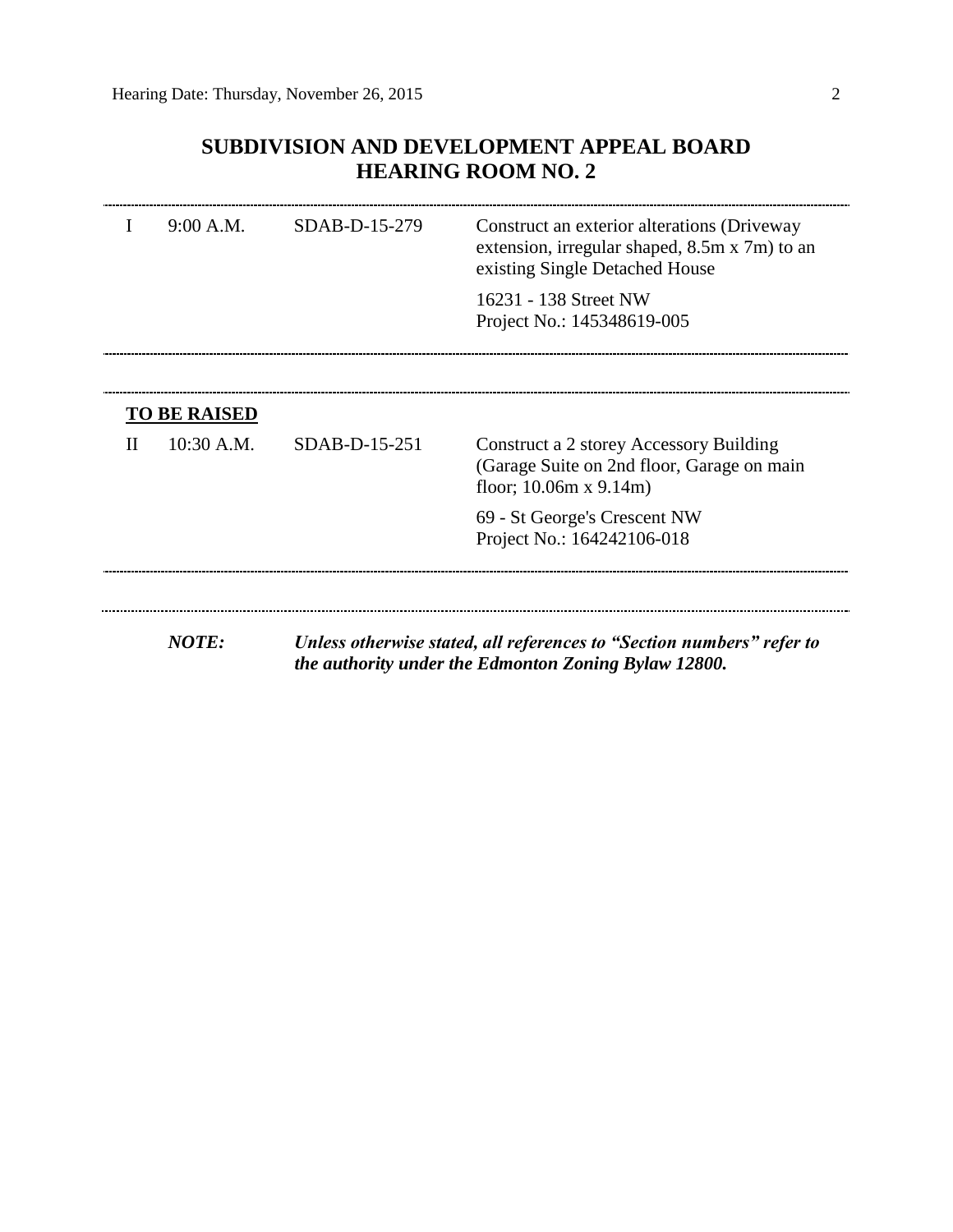| <b>ITEM I: 9:00 A.M.</b> |                                                        | FILE: SDAB-D-15-279                                                                                                               |
|--------------------------|--------------------------------------------------------|-----------------------------------------------------------------------------------------------------------------------------------|
|                          | AN APPEAL FROM THE DECISION OF THE DEVELOPMENT OFFICER |                                                                                                                                   |
|                          | <b>APPELLANT:</b>                                      |                                                                                                                                   |
|                          | <b>APPLICATION NO.:</b>                                | 145348619-005                                                                                                                     |
|                          | <b>ADDRESS OF APPELLANT:</b>                           | $16231 - 138$ Street NW                                                                                                           |
|                          | <b>APPLICATION TO:</b>                                 | Construct an exterior alterations<br>(Driveway extension, irregular shaped,<br>8.5m x 7m) to an existing Single Detached<br>House |
|                          | <b>DECISION OF THE</b><br>DEVELOPMENT AUTHORITY:       | Refused                                                                                                                           |
|                          | <b>DECISION DATE:</b>                                  | October 14, 2015                                                                                                                  |
|                          | <b>DATE OF APPEAL:</b>                                 | October 16, 2015                                                                                                                  |
|                          | MUNICIPAL DESCRIPTION<br>OF SUBJECT PROPERTY:          | $16231 - 138$ Street NW                                                                                                           |
|                          | <b>LEGAL DESCRIPTION:</b>                              | Plan 1223620 Blk 66 Lot 32                                                                                                        |
|                          | ZONE:                                                  | <b>RSL Residential Small Lot Zone</b>                                                                                             |
|                          | <b>OVERLAY:</b>                                        | None                                                                                                                              |
|                          | <b>STATUTORY PLANS IN EFFECT:</b>                      | None                                                                                                                              |
|                          |                                                        |                                                                                                                                   |

## *Grounds for Appeal*

The Appellant provided the following reasons for appealing the decision of the Development Authority:

> Scope of Application: To construct an exterior alteration (Driveway extension, irregular shaped, 8.5m x 7m) to an existing Single Detached House.

> Recently we were refused the permit to develop a driveway extension on our residence at 16231 138. St NW, Edmonton. We were informed by the Development Authority who was assigned to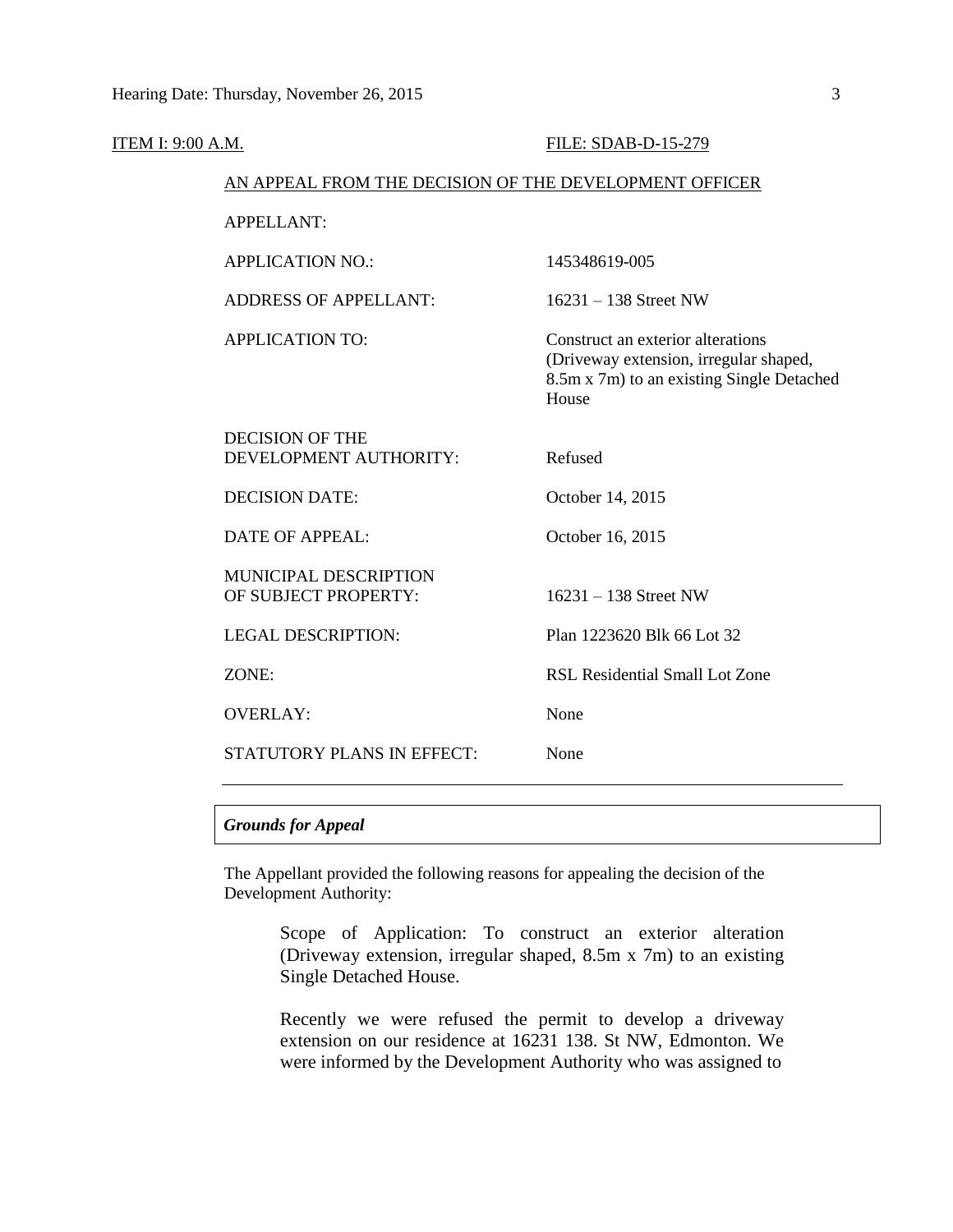our permit that we could appeal this refusal with your board within 14 days of receiving notice (received October 16, 2015) as we believe that this extension should be accepted for the following reasons:

- Re: The proposed concrete extension on the right side of the property does not lead to an overhead garage door or parking area; The proposed concrete extension is located on the front of our property (facing 138 St.) & leads to our garage parking (facing 162A Ave.)
- Re: No Parking Area or parking spaces shall be located within the Front Yard;

According to section 54.1(4) we are permitted a minimum of 3.1m of driveway for each of our 3 garage parking stalls through our front yard (or in the case of a corner unit a flanking side yard) to our garage. As the front of our house is located on 138 St. NW & our garage is facing 162A Ave. we should not be breaking any bilaws by having the proposed driveway from the front of our home to our garage.

Re: The Front Yard shall be landscaped (Reference Section 55.4); Our Front & Side yards are scheduled to be landscaped with a variety of soft landscaping elements including trees, shrubs & other decorative hard-surfacing elements. This driveway will not overtake these landscaping elements & will simply provide access from the road in front of our home to our existing garage  $\&$ parking pad.

We thank you so much for your time & consideration and look forward to your response. [unedited]

## *General Matters*

## **Appeal Information:**

The *Municipal Government Act*, RSA 2000, c M-26 states the following:

## **Grounds for Appeal**

- **685(1)** If a development authority
	- (a) fails or refuses to issue a development permit to a person,
	- (b) issues a development permit subject to conditions, or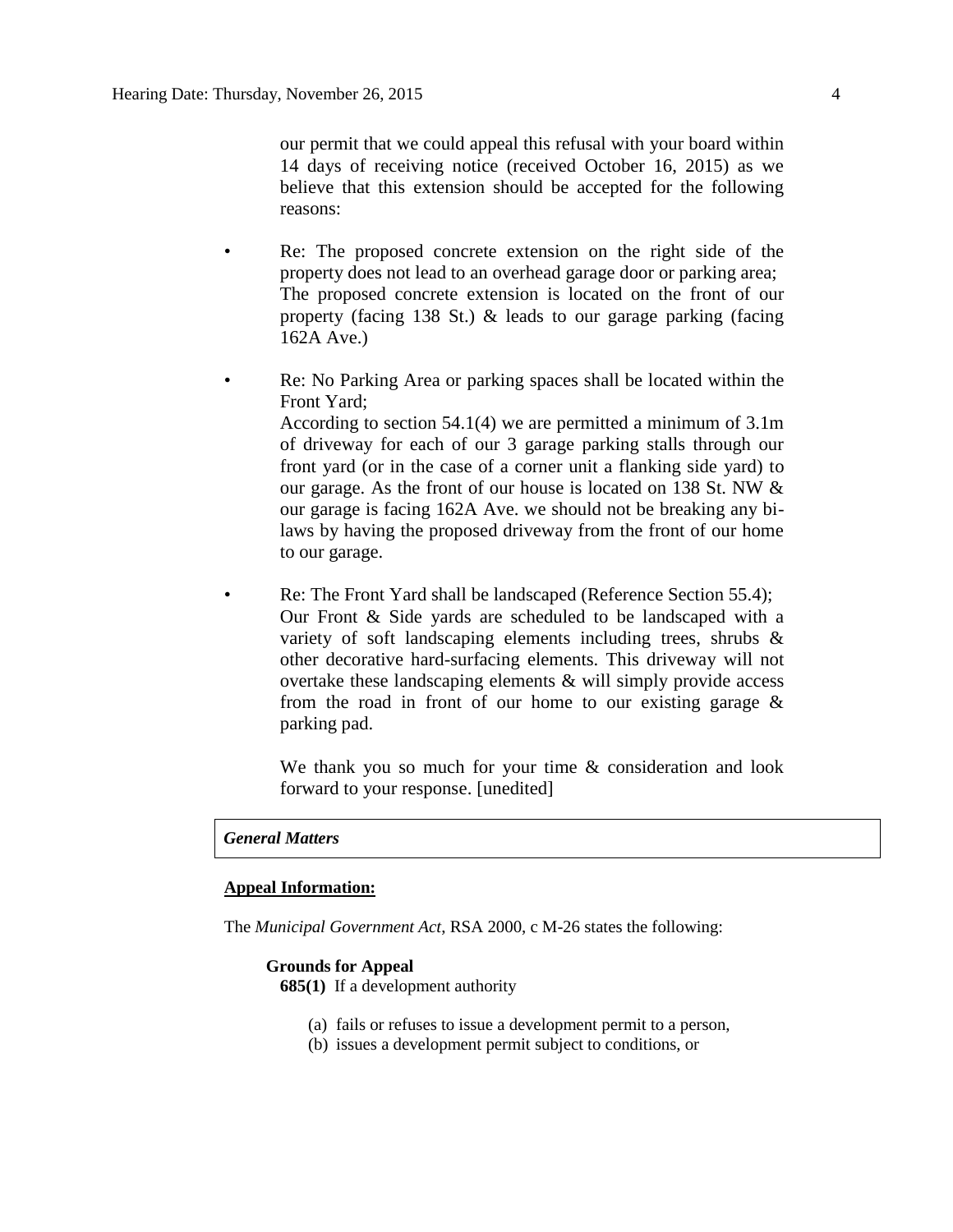(c) issues an order under section 645,

the person applying for the permit or affected by the order under section 645 may appeal to the subdivision and development appeal board.

#### **Appeals**

**686(1)** A development appeal to a subdivision and development appeal board is commenced by filing a notice of the appeal, containing reasons, with the board within 14 days,

- (a) in the case of an appeal made by a person referred to in section 685(1), after
	- (i) the date on which the person is notified of the order or decision or the issuance of the development permit,

The decision of the Development Authority is dated October 14, 2015. The Notice of Appeal was filed on October 16, 2015. The Appeal Period expired on October 28, 2015.

## **General Provisions from the** *Edmonton Zoning Bylaw:*

Pursuant to Section 115.1, the **General Purpose** of the **RSL Residential Small**  Lot Zone is "to provide for smaller lot Single Detached Housing with attached Garages in a suburban setting that provides the opportunity for the more efficient utilization of undeveloped suburban areas and includes the opportunity for Secondary Suites."

## *Driveway Extension*

Section 6.1(26) defines **Driveway** as "an area that provides access for vehicles form a public or private roadway to a Garage or Parking Area."

## **Development Officer's Decision**

1. The proposed concrete area shall not be considered a Driveway. Driveway means an area that provides access for vehicles from a public or private roadway to a Garage or Parking Area. (Reference Section 6.1(26)) The proposed concrete extension on the right side of the property does not lead to an overhead garage door or parking area. [unedited]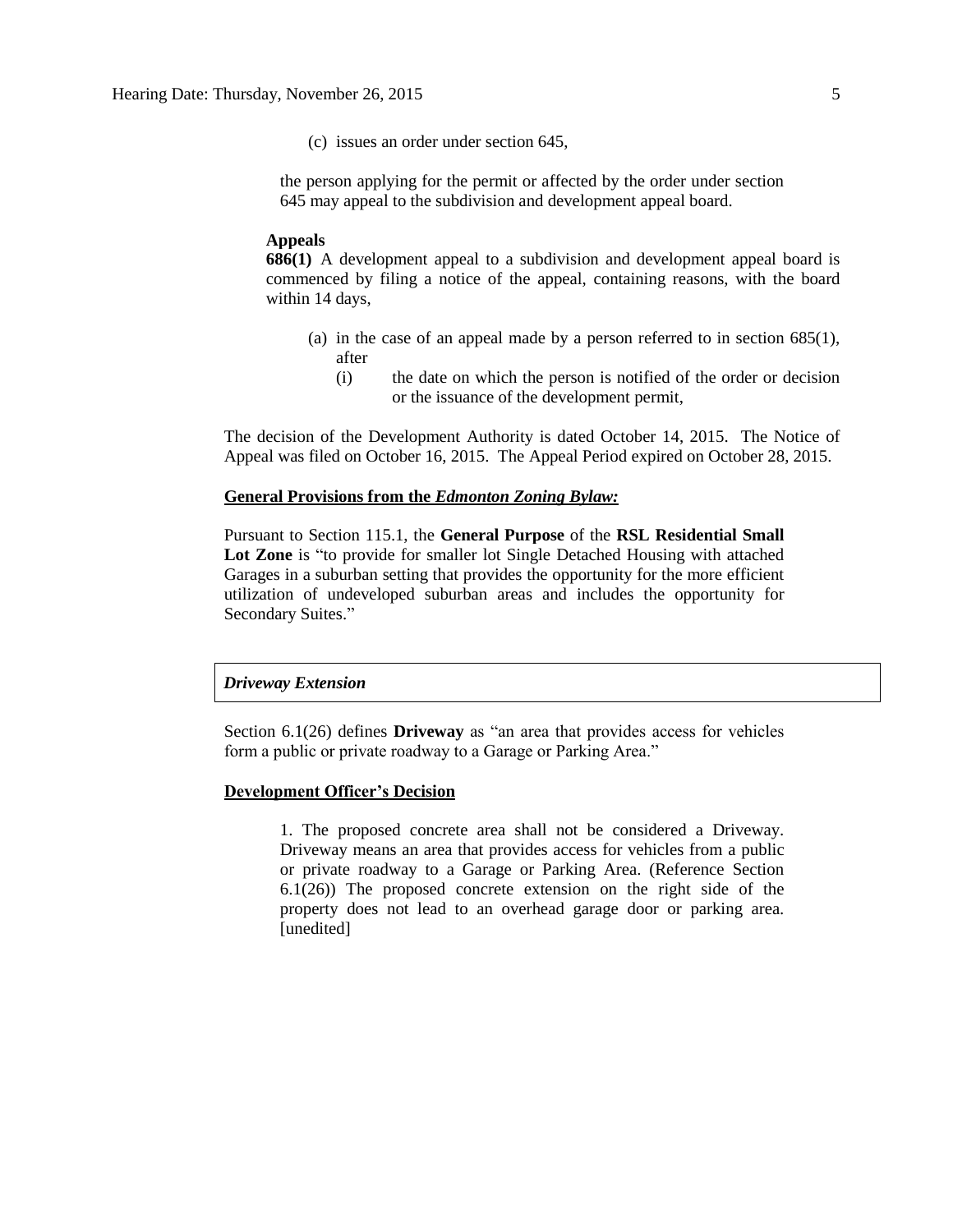### *Parking*

The *Edmonton Zoning Bylaw* provides the following:

#### **44. Projection into Setbacks and Separation Spaces**

The following features may project into a required Setback or Separation Space as provided for below:

- …
- 6. a Parking Area when comprised of parking spaces required under this Bylaw, provided that no Parking Area in any Zone shall be located within the Front Yard. This shall not prohibit the use of a Front Yard for Driveways; and

## **54.2 Required Off-street Vehicular Accessory Parking**

- 1. Location of Vehicular Parking Facilities
- …
- e. Except as otherwise provided for in this Bylaw, parking spaces, not including Driveways, that are required in accordance with the minimum standards of this Bylaw shall be located in accordance with the following:
	- i. parking spaces shall not be located within a Front Yard; and…

## Section 6.1(40) defines **Front Yard** as:

…the portion of a Site abutting the Front Lot Line extending across the full width of the Site, situated between the Front Lot Line and the nearest wall of the principal building, not including projections.

#### Section 6.1(38) defines **Front Lot Line** as

…the property line separating a lot from an abutting public roadway other than a lane. In the case of a Corner Lot, the Front Line is the shorter of the property lines abutting a public roadway, other than a Lane. In the case of a Corner Lot formed by a curved corner, the Front Lot Line shall be the shorter of the two segments of the property line lying between the point determined to be the actual corner and the two points at the extremities of that property line;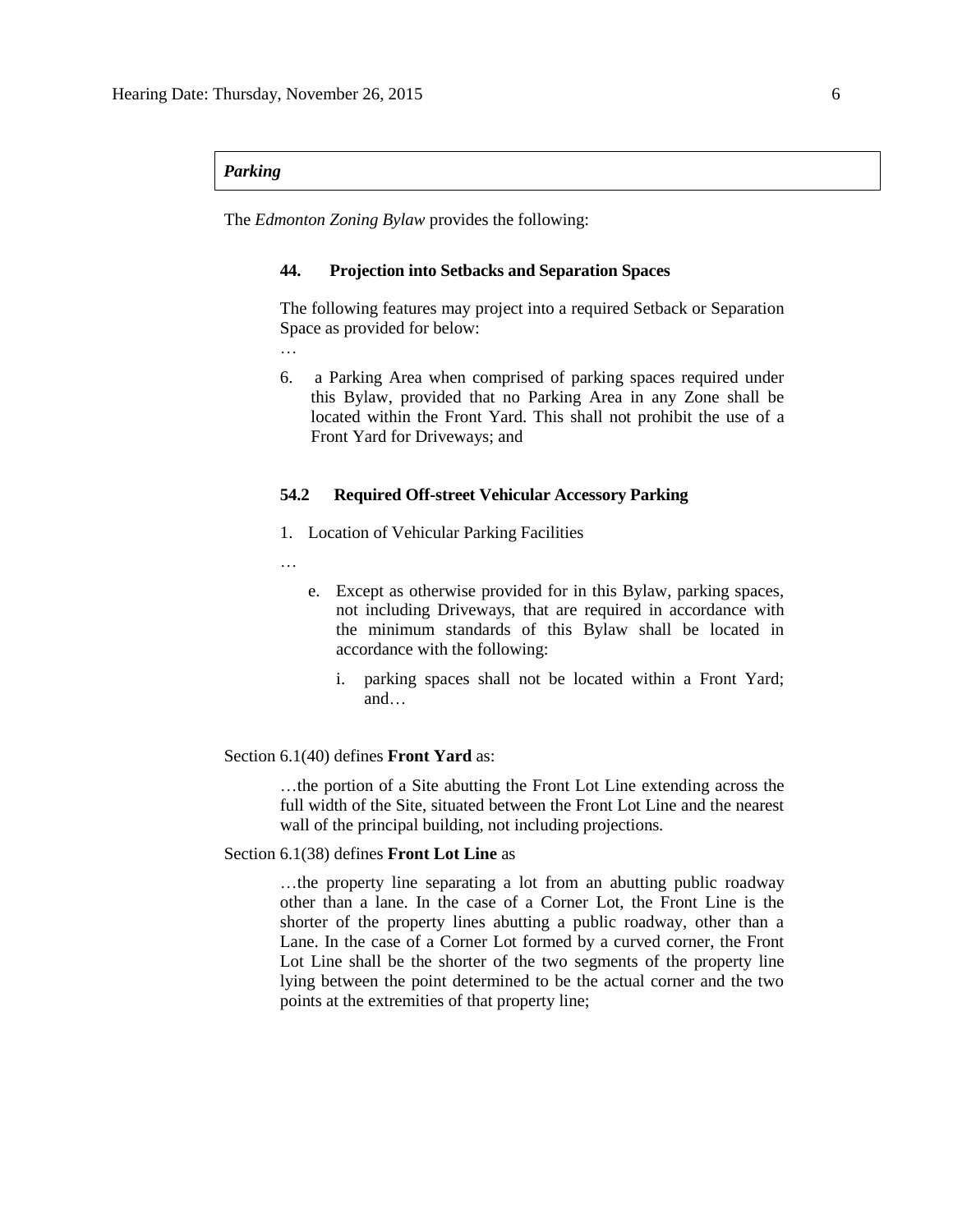

#### **Development Officer's Decision**

2. The proposed concrete area is not part of the Driveway. No Parking Area or parking spaces shall be located within the Front Yard. (Reference Section 44.6 and Section  $54.2(2(e)(i))$  [unedited]

## *Landscaping*

Section 55.1 of the *Edmonton Zoning Bylaw* provides that the **General Purpose** of the Landscaping regulations is:

…to contribute to a reasonable standard of liveability and appearance for developments, from the initial placement of the Landscaping through to its mature state, to provide a positive overall image for Edmonton and to encourage good environmental stewardship.

Section 6.1(55) defines **Landscaping** as follows:

Landscaping means the preservation or modification of the natural features of a Site through the placement or addition of any or a combination of the following:

a. soft landscaping elements such as trees, shrubs, plants, lawns and ornamental plantings;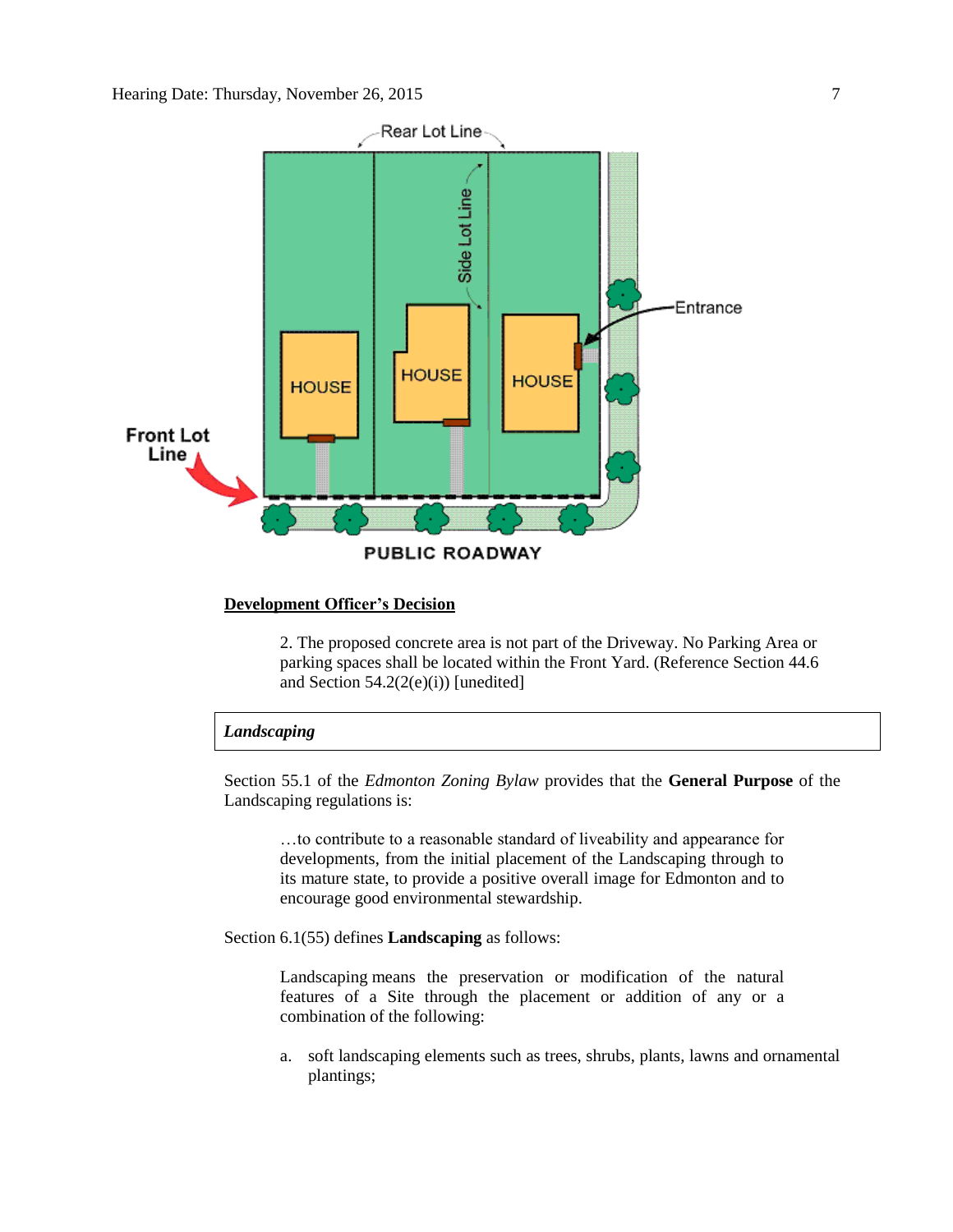- b. decorative hardsurfacing elements such as bricks, pavers, shale, crushed rock or other suitable materials, excluding monolithic concrete and asphalt, in the form of patios, walkways and paths; and
- c. architectural elements such as decorative fencing, walls and sculpture;

## **Development Officer's Determination**

3. The Front Yard shall be landscaped. (Reference Section 55.4) Landscaping means the preservation or modification of the natural features of a Site through the placement or addition of any or a combination of the following:

a) soft landscaping elements such as trees, shrubs, plants, lawns and ornamental plantings;

b) decorative hardsurfacing elements such as bricks, pavers, shale, crushed rock or other suitable materials, excluding monolithic concrete and asphalt, in the form of patios, walkways and paths; and

c) architectural elements such as decorative fencing, walls and sculpture. (Reference Section 6.1(55)) [unedited]

## Notice to Applicant/Appellant

Provincial legislation requires that the Subdivision and Development Appeal Board issue its official decision in writing within fifteen days of the conclusion of the hearing. Bylaw No. 11136 requires that a verbal announcement of the Board's decision shall be made at the conclusion of the hearing of an appeal, but the verbal decision is not final nor binding on the Board until the decision has been given in writing in accordance with the Municipal Government Act.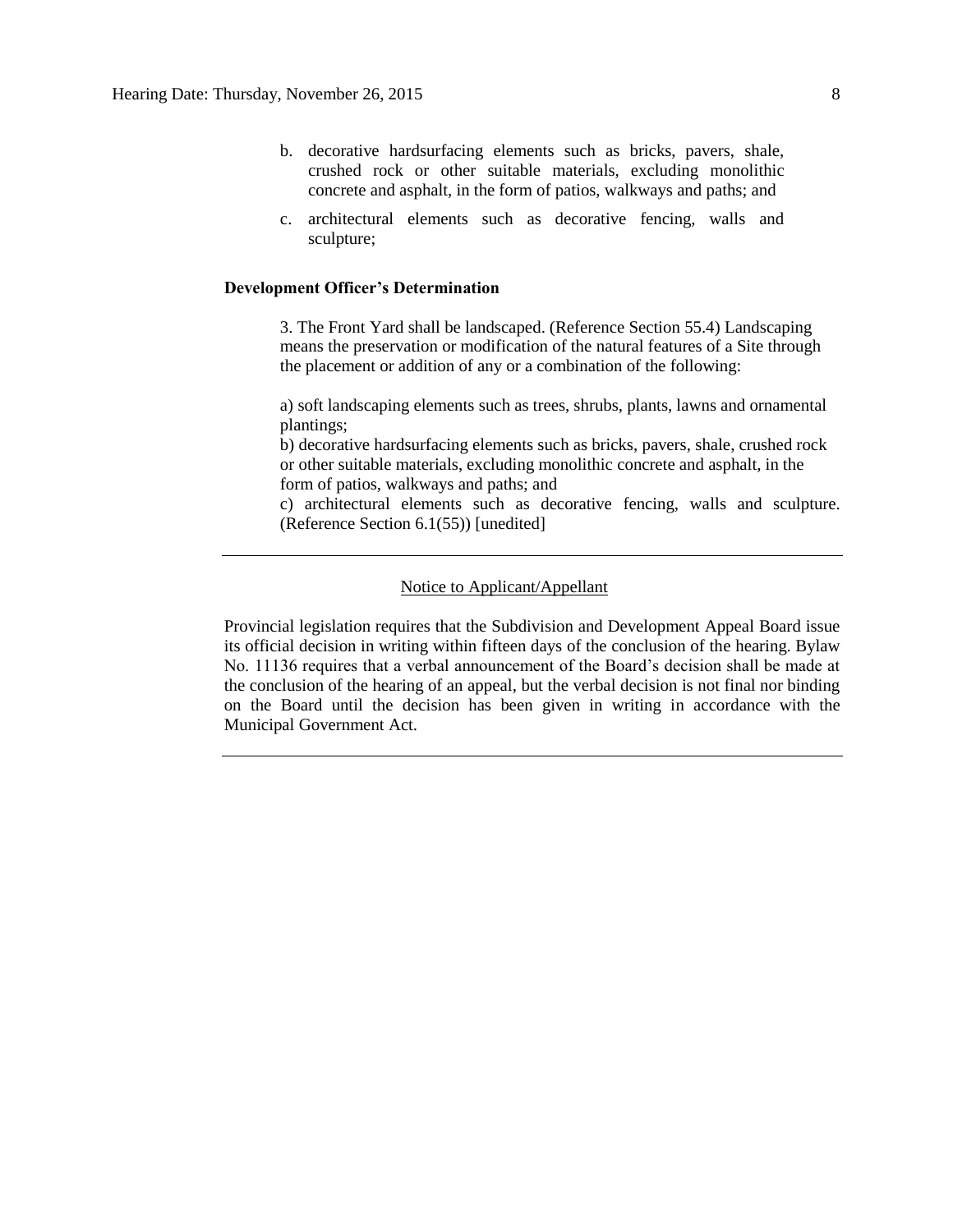| <b>dimönton</b>                                                                                                             |                                                                        | Project Number: 145348619-005<br><b>Application Date:</b><br>AUG 06, 2015 |
|-----------------------------------------------------------------------------------------------------------------------------|------------------------------------------------------------------------|---------------------------------------------------------------------------|
| <b>Application for</b>                                                                                                      |                                                                        | Printed:<br>November 20, 2015 at 11:27 AM<br>1 of 2<br>Page:              |
|                                                                                                                             | <b>Minor Development Permit</b>                                        |                                                                           |
| This document is a Development Permit Decision for the development application described below.                             |                                                                        |                                                                           |
| <b>Applicant</b>                                                                                                            | Property Address(es) and Legal Description(s)<br>16231 - 138 STREET NW |                                                                           |
| POTTS, DEREK                                                                                                                | Plan 1223620 Blk 66 Lot 32                                             |                                                                           |
|                                                                                                                             |                                                                        |                                                                           |
|                                                                                                                             |                                                                        |                                                                           |
| <b>Scope of Application</b>                                                                                                 |                                                                        |                                                                           |
| To construct an exterior alterations (Driveway extension, irregular shaped, 8.5m x 7m) to an existing Single Detached House |                                                                        |                                                                           |
| <b>Permit Details</b>                                                                                                       |                                                                        |                                                                           |
| # of Dwelling Units Add/Remove: 0                                                                                           | Class of Permit: (none)                                                |                                                                           |
| Client File Reference Number:                                                                                               | Lot Grading Needed?: N                                                 |                                                                           |
| Minor Dev. Application Fee: Exterior Alterations (Res.)                                                                     | New Sewer Service Required: N<br>Stat. Plan Overlay/Annex Area: (none) |                                                                           |
| Secondary Suite Included ?: N                                                                                               |                                                                        |                                                                           |
| I/We certify that the above noted details are correct.                                                                      |                                                                        |                                                                           |
| Applicant signature:                                                                                                        |                                                                        |                                                                           |
| <b>Development Application Decision</b><br>Refused                                                                          |                                                                        |                                                                           |
|                                                                                                                             |                                                                        |                                                                           |
|                                                                                                                             |                                                                        |                                                                           |
|                                                                                                                             |                                                                        |                                                                           |
|                                                                                                                             |                                                                        |                                                                           |
|                                                                                                                             |                                                                        |                                                                           |
|                                                                                                                             |                                                                        |                                                                           |
|                                                                                                                             |                                                                        |                                                                           |
|                                                                                                                             |                                                                        |                                                                           |
|                                                                                                                             |                                                                        |                                                                           |
|                                                                                                                             |                                                                        |                                                                           |
|                                                                                                                             |                                                                        |                                                                           |
|                                                                                                                             |                                                                        |                                                                           |
|                                                                                                                             |                                                                        |                                                                           |
|                                                                                                                             |                                                                        |                                                                           |
|                                                                                                                             |                                                                        |                                                                           |
|                                                                                                                             |                                                                        |                                                                           |
|                                                                                                                             |                                                                        |                                                                           |
|                                                                                                                             |                                                                        |                                                                           |
|                                                                                                                             |                                                                        |                                                                           |
|                                                                                                                             |                                                                        |                                                                           |
|                                                                                                                             | THIS IS NOT A PERMIT                                                   |                                                                           |
|                                                                                                                             |                                                                        |                                                                           |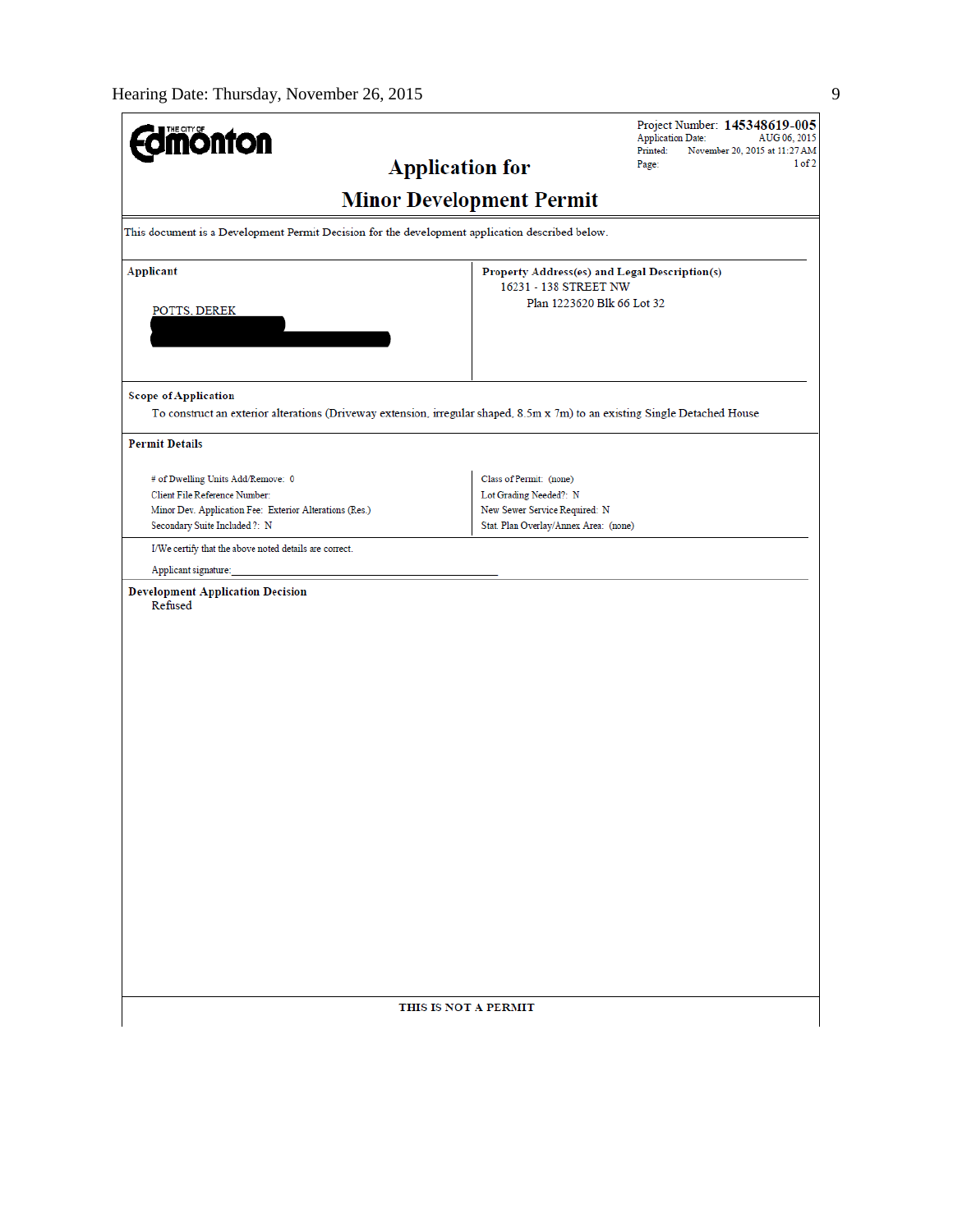| <b>nonton</b>                                                                 |                                                                                                                                                                                                                                                                                                                                                                                         | <b>Application for</b>                     |                      | Project Number: 145348619-005<br><b>Application Date:</b><br>AUG 06, 2015<br>Printed:<br>November 20, 2015 at 11:27 AM<br>$2$ of $2$<br>Page:                                                                                                                                |  |
|-------------------------------------------------------------------------------|-----------------------------------------------------------------------------------------------------------------------------------------------------------------------------------------------------------------------------------------------------------------------------------------------------------------------------------------------------------------------------------------|--------------------------------------------|----------------------|------------------------------------------------------------------------------------------------------------------------------------------------------------------------------------------------------------------------------------------------------------------------------|--|
|                                                                               |                                                                                                                                                                                                                                                                                                                                                                                         | <b>Minor Development Permit</b>            |                      |                                                                                                                                                                                                                                                                              |  |
| <b>Reason for Refusal</b>                                                     | right side of the property does not lead to an overhead garage door or parking area.                                                                                                                                                                                                                                                                                                    |                                            |                      | 1. The proposed concrete area shall not be considered a Driveway. Driveway means an area that provides access for vehicles from<br>a public or private roadway to a Garage or Parking Area. (Reference Section 6.1(26)) The proposed concrete extension on the               |  |
|                                                                               | 2. The proposed concrete area is not part of the Driveway. No Parking Area or parking spaces shall be located within the Front<br>Yard. (Reference Section 44.6 and Section $54.2(2(e)(i))$ )                                                                                                                                                                                           |                                            |                      |                                                                                                                                                                                                                                                                              |  |
|                                                                               | natural features of a Site through the placement or addition of any or a combination of the following:<br>a) soft landscaping elements such as trees, shrubs, plants, lawns and ornamental plantings;<br>concrete and asphalt, in the form of patios, walkways and paths; and<br>c) architectural elements such as decorative fencing, walls and sculpture. (Reference Section 6.1(55)) |                                            |                      | 3. The Front Yard shall be landscaped. (Reference Section 55.4) Landscaping means the preservation or modification of the<br>b) decorative hardsurfacing elements such as bricks, pavers, shale, crushed rock or other suitable materials, excluding monolithic              |  |
| <b>NOTES:</b>                                                                 |                                                                                                                                                                                                                                                                                                                                                                                         |                                            |                      |                                                                                                                                                                                                                                                                              |  |
| been fulfilled.                                                               |                                                                                                                                                                                                                                                                                                                                                                                         |                                            |                      | 1. Landscaping condition attached to Development Permit #145348619-001 for the Single Detached House approval have not                                                                                                                                                       |  |
|                                                                               | of the issuance of an Occupancy Certificate for the development. (Reference 55.2(4)(b))                                                                                                                                                                                                                                                                                                 |                                            |                      | 2. All Yards, visible from a public roadway other than a lane, shall be seeded or sodded within eighteen (18) consecutive months                                                                                                                                             |  |
|                                                                               | spaces, and includes a parking pad, but does not include a Driveway. (Reference $6.1(69)$ )                                                                                                                                                                                                                                                                                             |                                            |                      | 3. Parking Area means an area that is used for the parking of vehicles. A Parking Area is comprised of one or more parking                                                                                                                                                   |  |
| 12800.<br><b>Rights of Appeal</b><br>Issue Date: Oct 14, 2015                 | Chapter 24, Section 683 through 689 of the Municipal Government Amendment Act.<br>Development Authority: COOKE, STEPHEN                                                                                                                                                                                                                                                                 |                                            |                      | 4. Unless otherwise stated, all above references to section numbers refer to the authority under the Edmonton Zoning Bylaw<br>The Applicant has the right of appeal within 14 days of receiving notice of the Development Application Decision, as outlined in<br>Signature: |  |
| Fees                                                                          |                                                                                                                                                                                                                                                                                                                                                                                         |                                            |                      |                                                                                                                                                                                                                                                                              |  |
| Dev. Application Fee<br><b>Total GST Amount:</b><br><b>Totals for Permit:</b> | <b>Fee Amount</b><br>\$155.00<br>\$0.00<br>\$155.00                                                                                                                                                                                                                                                                                                                                     | <b>Amount Paid</b><br>\$155.00<br>\$155.00 | Receipt#<br>02647453 | Date Paid<br>Aug 06, 2015                                                                                                                                                                                                                                                    |  |
|                                                                               |                                                                                                                                                                                                                                                                                                                                                                                         |                                            |                      |                                                                                                                                                                                                                                                                              |  |
|                                                                               |                                                                                                                                                                                                                                                                                                                                                                                         | THIS IS NOT A PERMIT                       |                      |                                                                                                                                                                                                                                                                              |  |
|                                                                               |                                                                                                                                                                                                                                                                                                                                                                                         |                                            |                      |                                                                                                                                                                                                                                                                              |  |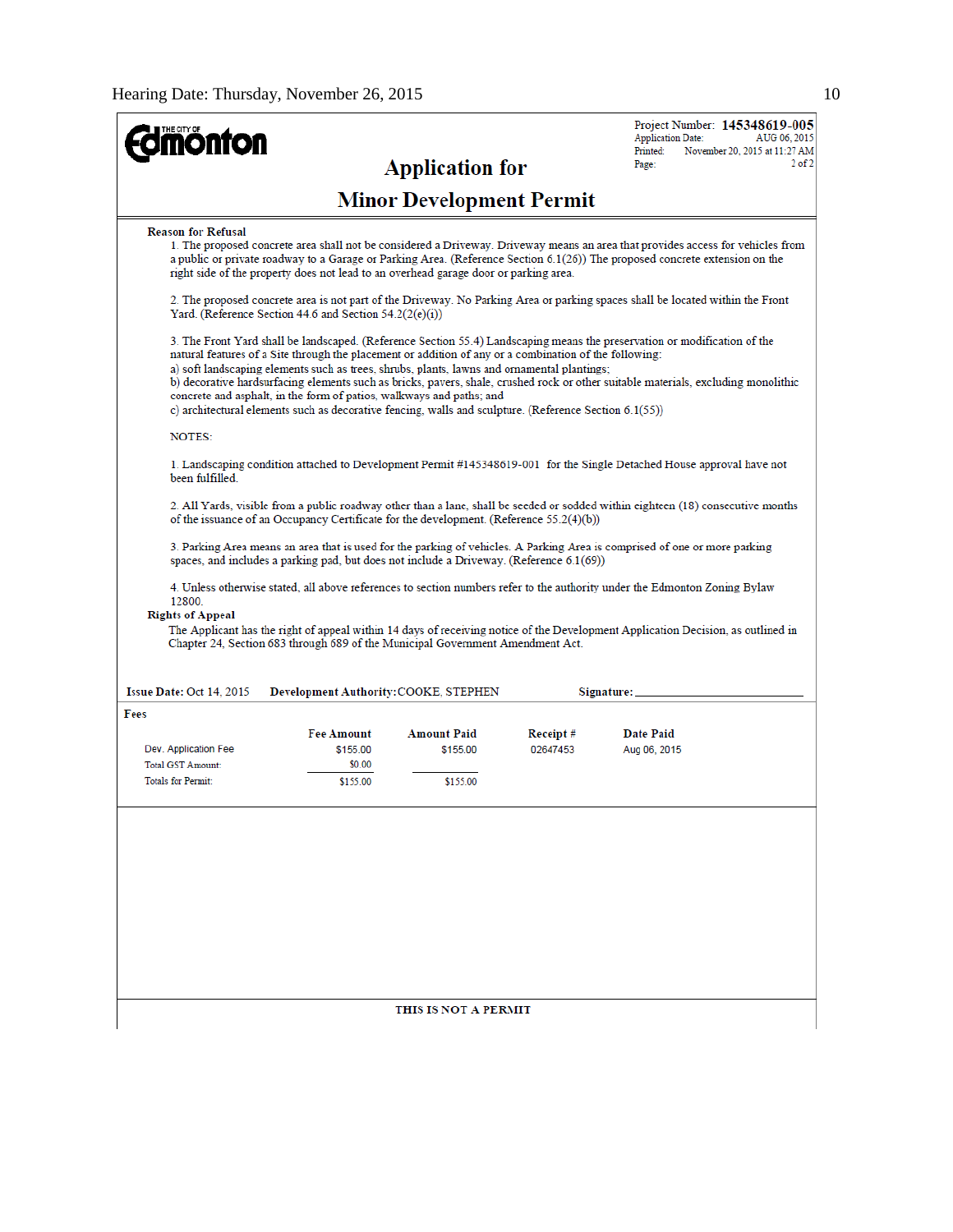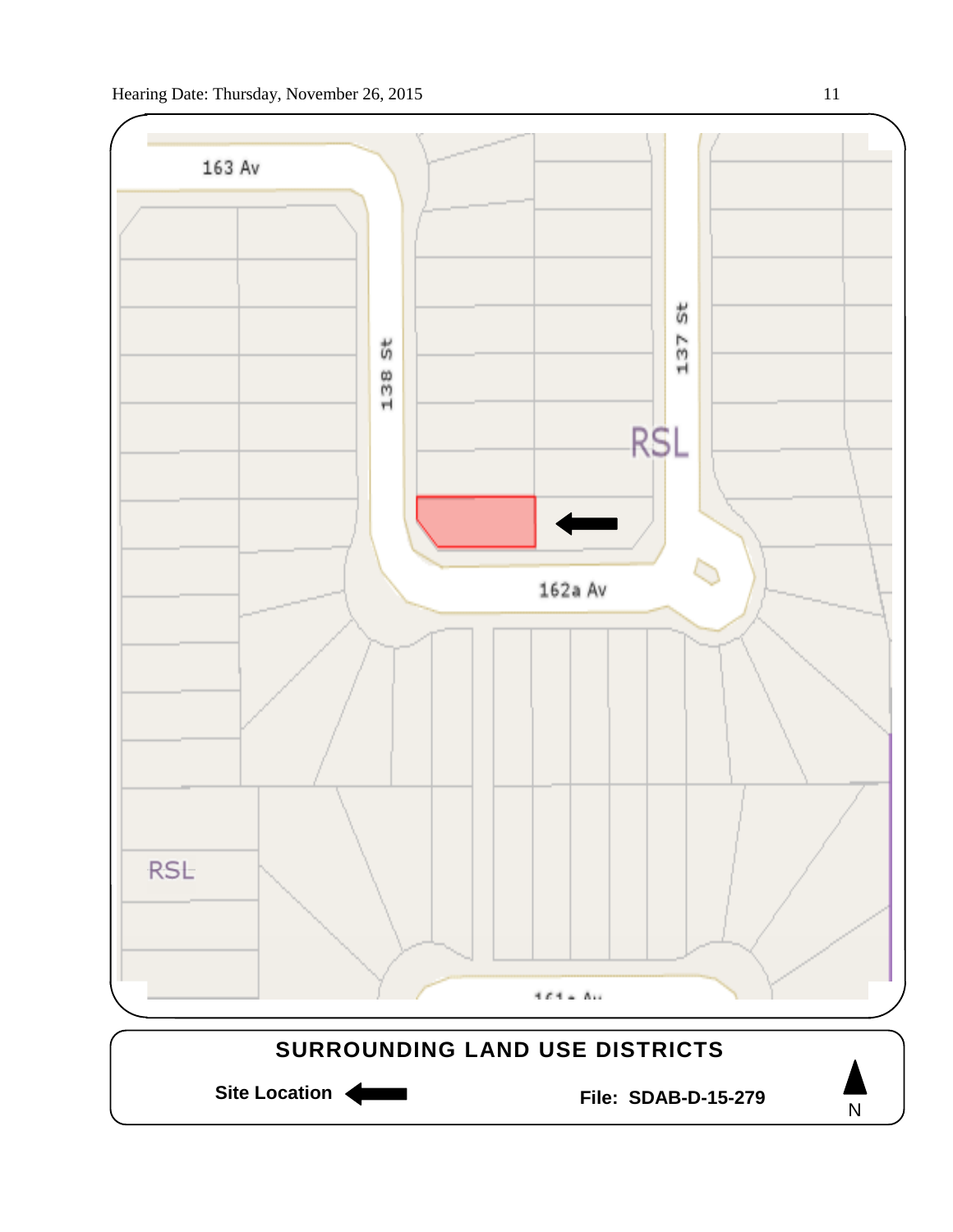#### **TO BE RAISED**

## ITEM II: 10:30 A.M. FILE: SDAB-D-15-251

## AN APPEAL FROM THE DECISION OF THE DEVELOPMENT OFFICER BY AN ADJACENT PROPERTY OWNERS

APPELLANTS:

APPLICATION NO.: 164242106-018

DECISION OF THE DEVELOPMENT AUTHORITY: Approved with Conditions

RESPONDENT:

ADDRESS OF RESPONDENT: 9113 – 78 Avenue NW

MUNICIPAL DESCRIPTION OF SUBJECT PROPERTY: 69 – St George's Crescent NW

STATUTORY PLANS IN EFFECT: None

ADDRESS OF APPELLANT: 73/75 St George's Crescent NW; 83 St George's Crescent NW; 71 St George's Crescent NW

APPLICATION TO: Construct a 2 storey Accessory Building (Garage Suite on 2nd floor, Garage on main floor; 10.06m x 9.14m)

DECISION DATE: September 23, 2015

DATE OF APPEAL: October 5, 2015, October 8, 2015, and October 9, 2015

NOTIFICATION PERIOD: September 29, 2015 to October 12, 2015

LEGAL DESCRIPTION: Plan 2804AF Blk 134 Lot 4

ZONE: RF1 Single Detached Residential Zone

OVERLAY: Mature Neighbourhood Overlay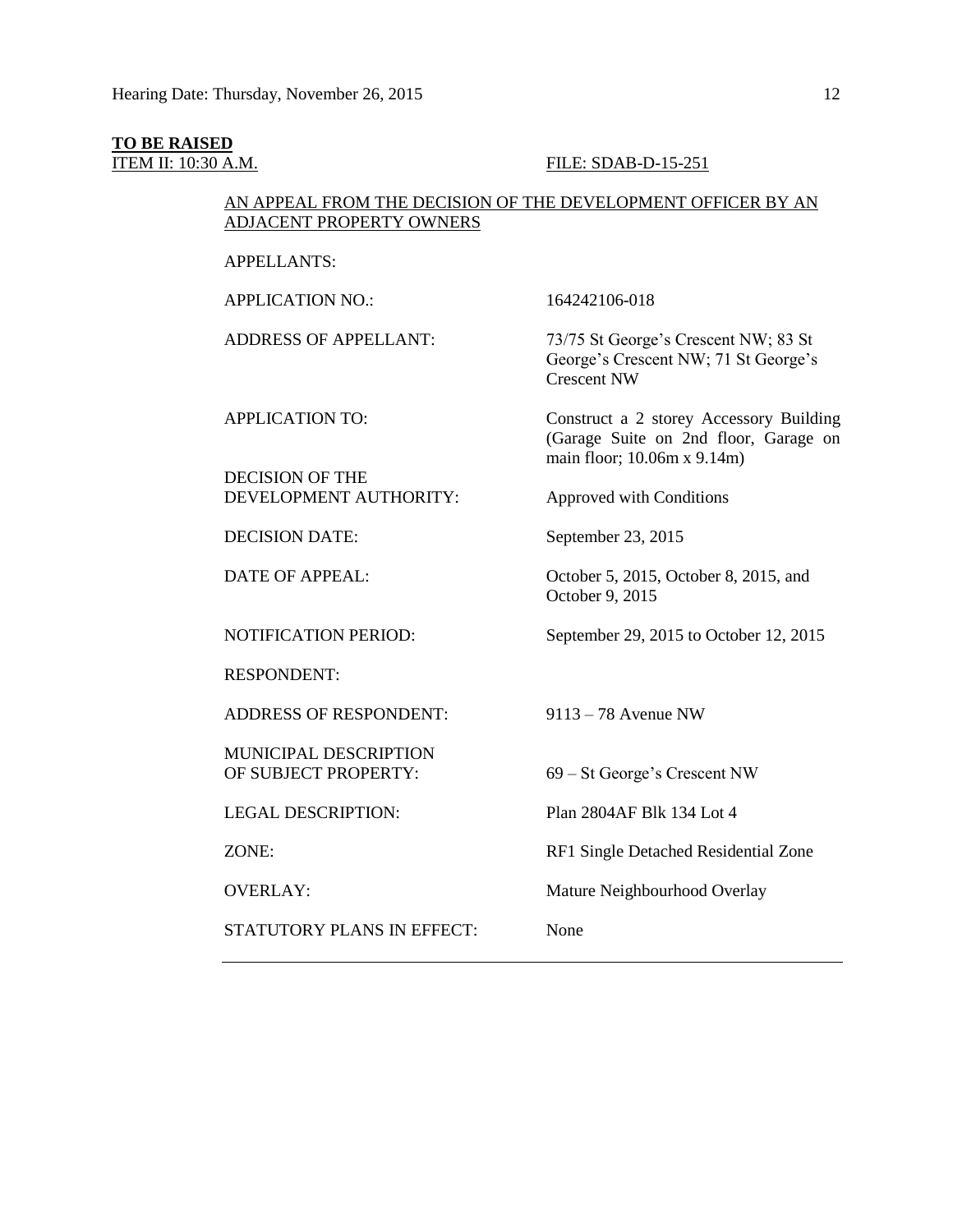## *Grounds for Appeal*

## Lain & Janet Birchall

The proposed 2-storey accessory building of 10.06m x 9.14m is far too big for the size of land available. The lot will then have the equivalent of 2, 2-storey houses on it. The neighbouring residents will have their light and views restricted. This is a mature and historical area of Edmonton. We should strive to preserve its trees and atmosphere and maintain its heritage and not destroy it. [unedited]

## Roger & Denele Walsh

## Amplification of the Reasons for Appeal

We, Roger Walsh and Denele Somshor-Walsh, seriously object to this redevelopment project and are doing so in writing for the following reasons:

- 1. On Feb. 11, 2015 we verbally presented our objections to the owner at our residence and he choose not to include our objections in his last appeal,
- 2. This redevelopment appears to disregard the adjacent neighbours' needs and the mature type of community that currently exists therefore there is a lack of compatibility with the community,
- 3. The current development has and the proposed redevelopment will have a tremendous impact on the immediate neighbours by a) sun-shadowing or sun blocking, b) the lack of privacy in adjacent houses and yards as well as ignoring the need for others to have personal space,
- 4. As the mature trees, which added to the character of this community, have been completely levelled/razed the streetscape has been intentionally altered without regard for the street and the nicest lane in the city (our opinion),
- 5. Safety will be compromised with a large redevelopment that will block sight lines as most neighbours who look out for each other require for the safety of people, property and animals, etc.,
- 6. The Mature Neighbour Overlay (MNO) has not fully been applied when discretionary redevelopment is relaxed regarding buildings, landscaping, parking, etc. which is then harder to enforce and is open to misuse in the future,
- 7. The redevelopment does not fit the intent of the MNO and is a direct attack on the largest financial investment of most community members, and lastly
- 8. When we purchased our home in 1977, we were advised by our lawyer that we were obligated to comply with the Carruthers Caveat. If this caveat is not applied in this redevelopment then other community members beyond 60 meters need to be informed.

We sincerely hope that common sense and good judgment will prevail for the benefit of community members. [unedited]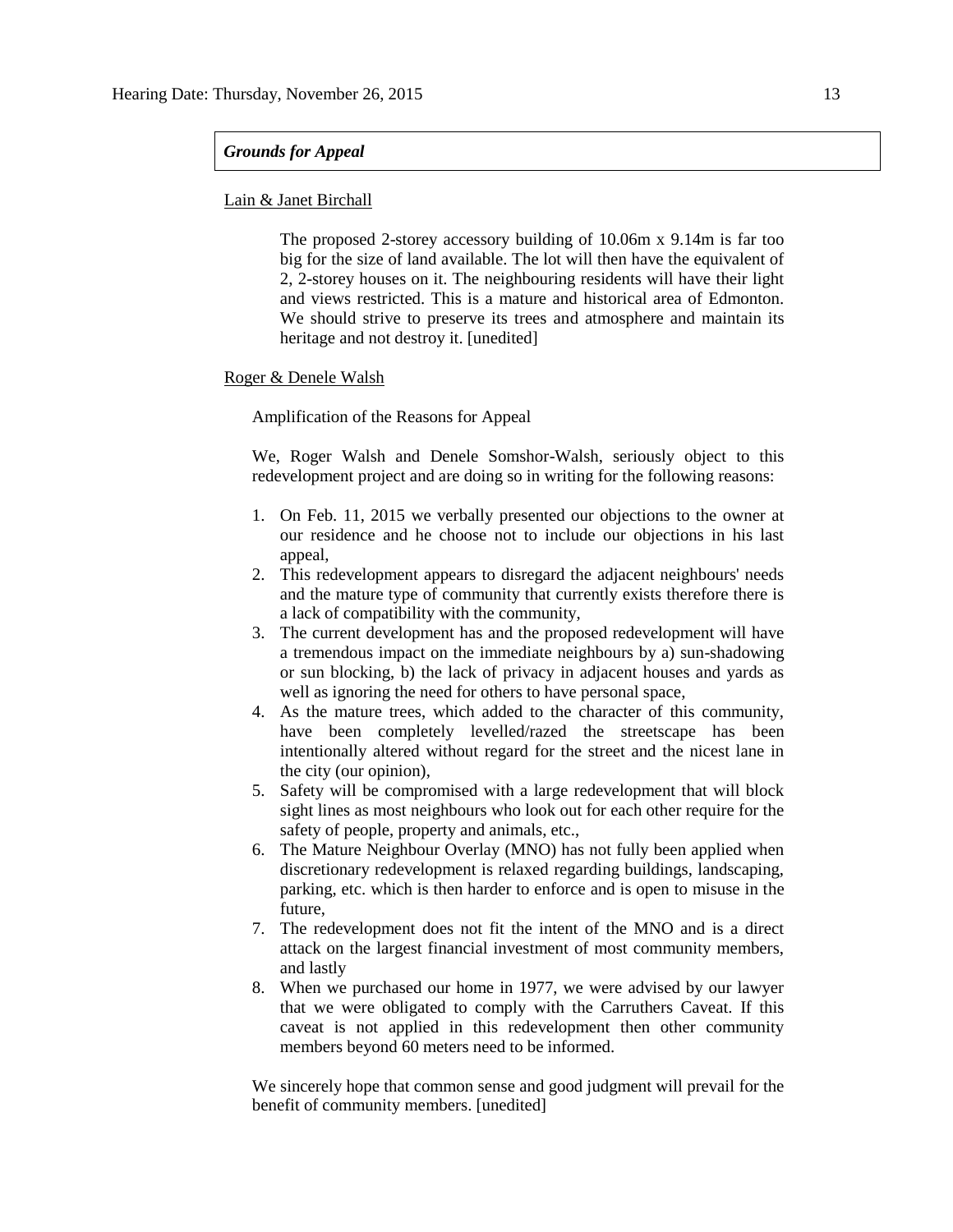#### Karen Bilinske

We are writing to oppose the development requested by the above noted permit No 164242106-018.

We have been residents of 71 St. George's Crescent for 30 years. Our house is directly east of the proposed development, at 69 St. George's Crescent. We would like to comment on the proposed development of the garage, with a full living suite above the garage.

The Mature Neighborhood Overlay reads in part "...is sensitive in scale to existing development, maintains the traditional character and pedestrianfriendly design of the streetscape, ensures privacy and sunlight penetration on adjacent properties...".

The proposed redevelopment of the garage with suite at 69 St. George's Crescent does not respect that statement and violates the variances in Bylaw 814 in a number of ways:

- The redevelopment garage/suite height will limit sun penetration into our backyard and enjoyment of our west facing deck.
- The building is not sensitive in scale, height and mass when coupled with the size of the house being constructed, to existing homes or garages in the neighbourhood.
- The development of the garage/suite will block sunlight in the north alley and the neighbour to the north —the Cantine property.
- Most importantly and of greatest concern is that the proposed development of the garage with a full living suite is in violation of the Carruthers Caveat.

The caveat has a specific purpose and intent. The Alberta Courts have heard applications to amend, vary and set this caveat aside. The Courts have not done any of these things.

The court has ruled that the caveat is to be upheld. The City Planning Department and the SDAB cannot make or change the court's ruling. These administrative bodies must uphold the caveat and the law that supports the strength and intention of the caveat.

We strongly oppose the development of the garage with a full living suite above at 69 St George's Crescent. Kindly advise us of any further steps that we need to take in regards to our opposition. Thank you in advance for your time and assistance. [unedited]

#### *General Matters*

## **Appeal Information:**

The *Municipal Government Act*, RSA 2000, c M-26 states the following: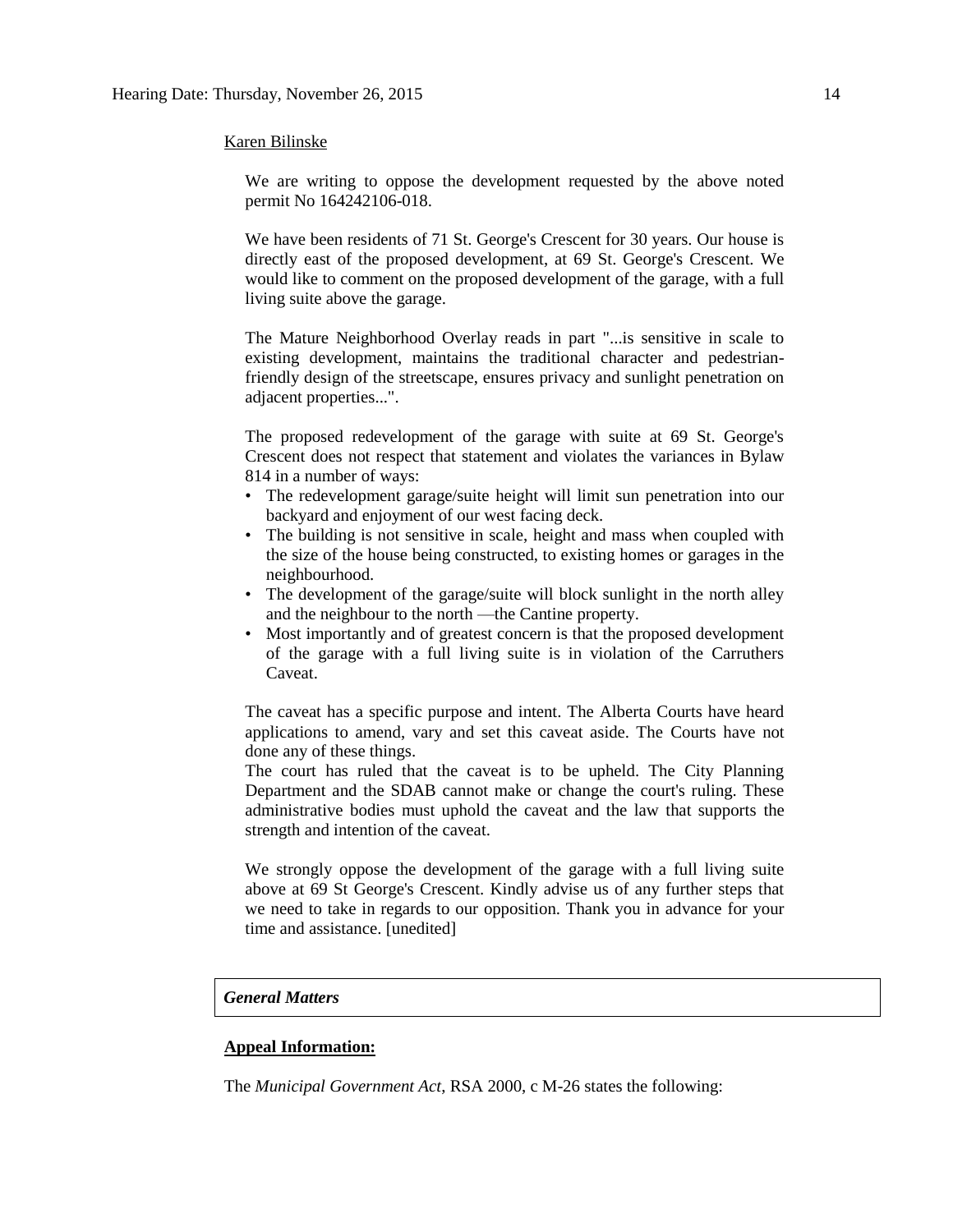## **Grounds for Appeal**

**685(1)** If a development authority

- (a) fails or refuses to issue a development permit to a person,
- (b) issues a development permit subject to conditions, or
- (c) issues an order under section 645,

the person applying for the permit or affected by the order under section 645 may appeal to the subdivision and development appeal board.

**685(2)** In addition to an applicant under subsection (1), any person affected by an order, decision or development permit made or issued by a development authority may appeal to the subdivision and development appeal board.

## **Appeals**

**686(1)** A development appeal to a subdivision and development appeal board is commenced by filing a notice of the appeal, containing reasons, with the board within 14 days,

- (a) in the case of an appeal made by a person referred to in section 685(1), after
	- (i) the date on which the person is notified of the order or decision or the issuance of the development permit,

The decision of the Development Authority is dated September 23, 2015. The Notice of Appeal was filed on October 5, 2015. The Appeal Period expired on October 7, 2015.

#### **General Provisions from the** *Edmonton Zoning Bylaw:*

Pursuant to Section 110.1, the **General Purpose** of the **RF1 Single Detached Residential Zone** is "to provide for Single Detached Housing while allowing other forms of small scale housing in the form of Secondary Suites, Semi-Detached Housing and Duplex Housing under certain conditions."

## Pursuant to Section 110.3(3), **Garage Suites** are a **Discretionary Use** within the **RF1 Single Detached Residential Zone**.

Under Section 7.2(3), **Garage Suites** are defined as:

…an Accessory Dwelling located above a detached Garage (above Grade); or a single-storey Accessory Dwelling attached to the side or rear of, a detached garage (at Grade). A Garage Suite is Accessory to a building in which the principal use is Single Detached Housing. A Garage Suite has cooking facilities, food preparation, sleeping and sanitary facilities which are separate from those of the principal Dwelling located on the site. A Garage Suite has an entrance separate from the vehicle entrance to the detached Garage, either from a common indoor landing or directly from the exterior of the structure. This Use Class does not include Garden Suites, Secondary Suites, Blatchford Lane Suites, or Blatchford Accessory Suites.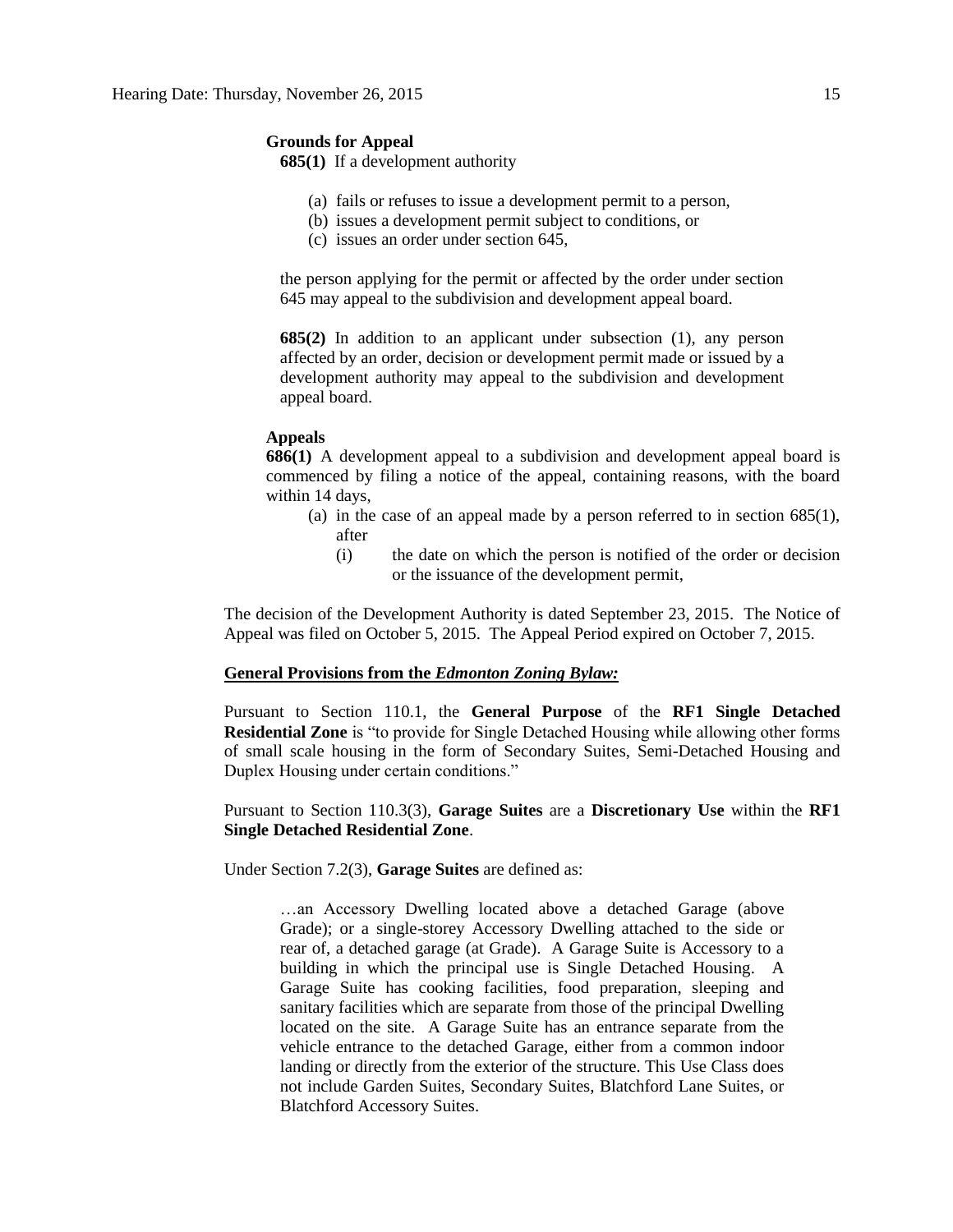## Notice to Applicant/Appellant

Provincial legislation requires that the Subdivision and Development Appeal Board issue its official decision in writing within fifteen days of the conclusion of the hearing. Bylaw No. 11136 requires that a verbal announcement of the Board's decision shall be made at the conclusion of the hearing of an appeal, but the verbal decision is not final nor binding on the Board until the decision has been given in writing in accordance with the Municipal Government Act.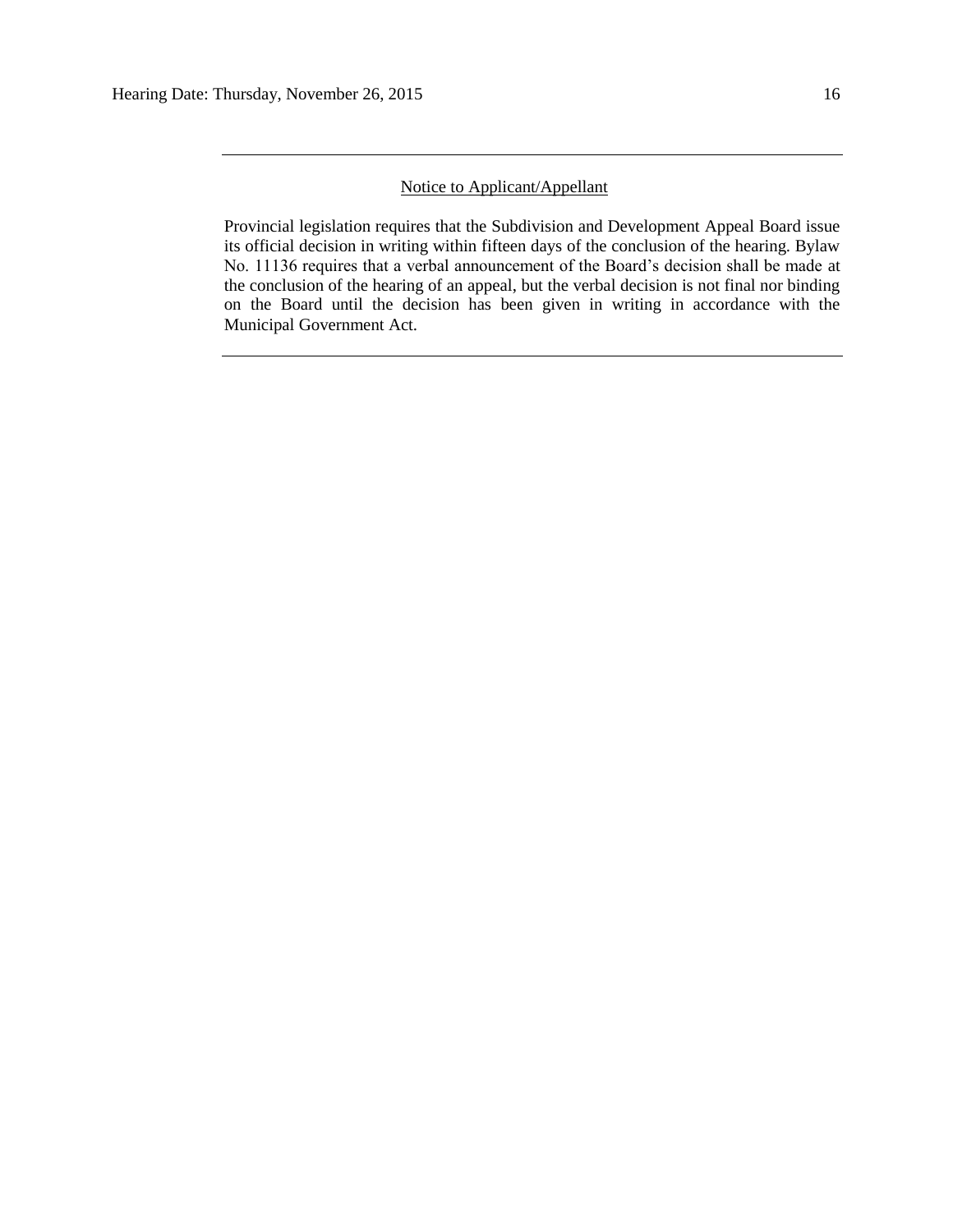| <b>monton</b>                                                                                                                                                                                                                                                                                                                                                                                                         | Project Number: 164242106-018<br><b>Application Date:</b><br><b>JUL 10, 2015</b><br>Printed:<br>November 20, 2015 at 1:11 PM |  |  |
|-----------------------------------------------------------------------------------------------------------------------------------------------------------------------------------------------------------------------------------------------------------------------------------------------------------------------------------------------------------------------------------------------------------------------|------------------------------------------------------------------------------------------------------------------------------|--|--|
| <b>Application for</b>                                                                                                                                                                                                                                                                                                                                                                                                | 1 of 3<br>Page:                                                                                                              |  |  |
| <b>House Development and Building Permit</b>                                                                                                                                                                                                                                                                                                                                                                          |                                                                                                                              |  |  |
| This document is a record of a Development Permit and/or Building Permit application, and a record of the decision for the undertaking<br>described below, subject to the limitations and conditions of this permit, of the Edmonton Zoning Bylaw 12800 as amended, Safety Codes<br>Act RSA 2000, Safety Codes Act Permit Regulation, Alberta Building Code 2006 and City of Edmonton Bylaw 15894 Safety Codes Permit |                                                                                                                              |  |  |
| Applicant<br>HOMES BY ANTHONY DEVELOPMENTS                                                                                                                                                                                                                                                                                                                                                                            | Property Address(es) and Legal Description(s)<br>69 - ST GEORGE'S CRESCENT NW<br>Plan 2804AF Blk 134 Lot 4                   |  |  |
|                                                                                                                                                                                                                                                                                                                                                                                                                       | Location(s) of Work<br>Entryway: 69A - ST GEORGE'S CRESCENT NW<br>Building: 69A - ST GEORGE'S CRESCENT NW                    |  |  |
| <b>Scope of Application</b><br>To construct a 2 storey Accessory Building (Garage Suite on 2nd floor, Garage on main floor; 10.06m x 9.14m).                                                                                                                                                                                                                                                                          |                                                                                                                              |  |  |
| <b>Permit Details</b>                                                                                                                                                                                                                                                                                                                                                                                                 |                                                                                                                              |  |  |
| Affected Floor Area (sq. ft.): 1651<br>Class of Permit: Class B<br>Front Yard (m):<br>Rear Yard (m): 3.54                                                                                                                                                                                                                                                                                                             | Building Height to Midpoint (m): 6.5<br>Dwelling Type: Garage Suite<br>Home Design Type:<br>Secondary Suite Included ?: N    |  |  |
| Side Yard, left (m): 3.53<br>Site Area (sq. m.): 770.98<br>Site Width (m): 20.13                                                                                                                                                                                                                                                                                                                                      | Side Yard, right (m): 2<br>Site Depth (m): 42.78<br>Stat. Plan Overlay/Annex Area: Mature Neighbourhood Overlay              |  |  |
| I/We certify that the above noted details are correct.                                                                                                                                                                                                                                                                                                                                                                |                                                                                                                              |  |  |
| Applicant signature:                                                                                                                                                                                                                                                                                                                                                                                                  |                                                                                                                              |  |  |
| <b>Development Permit Decision</b><br>Approved                                                                                                                                                                                                                                                                                                                                                                        |                                                                                                                              |  |  |
| THIS IS NOT A PERMIT                                                                                                                                                                                                                                                                                                                                                                                                  |                                                                                                                              |  |  |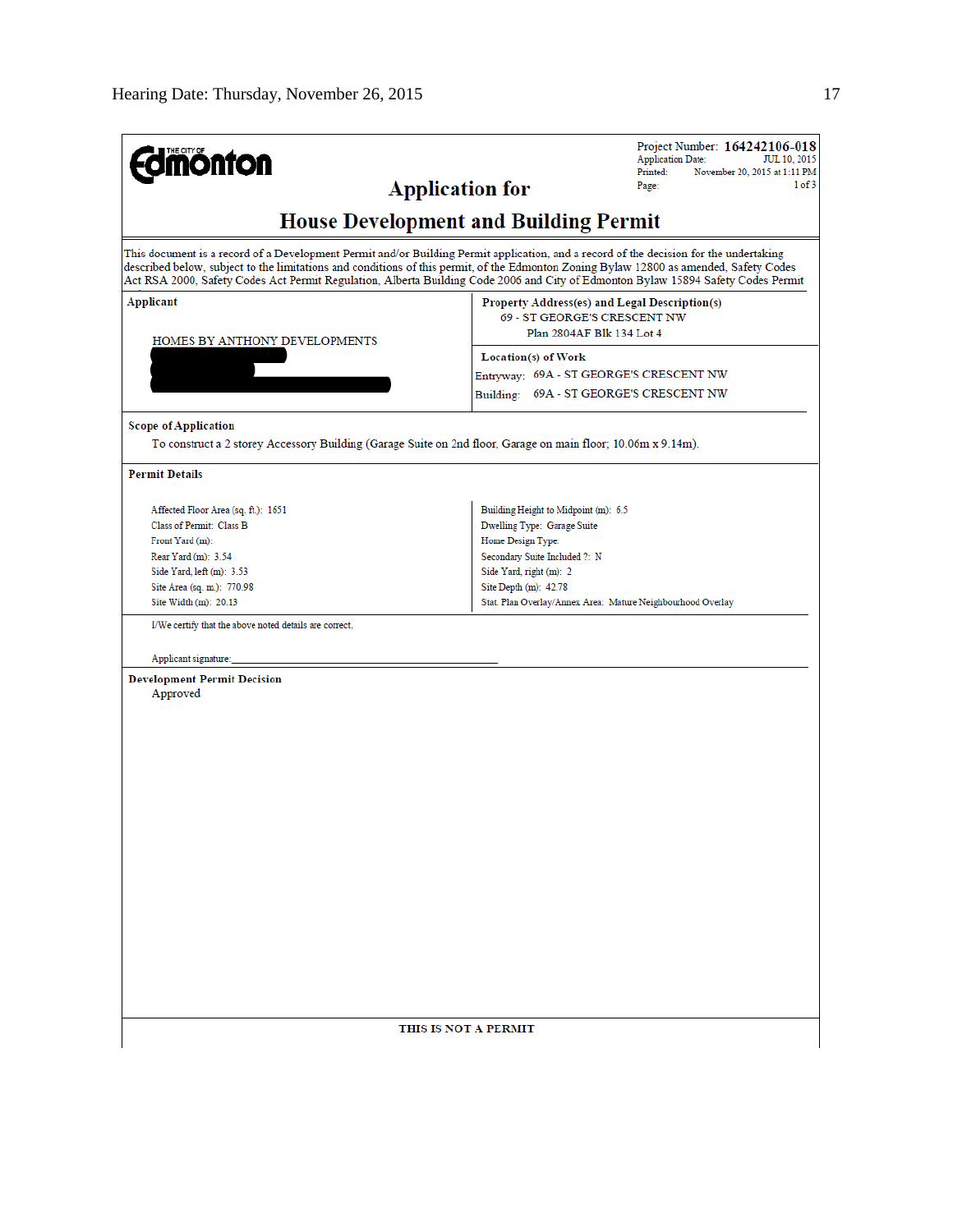| <b>oulou</b><br><b>Application for</b>                                                                                                                                                                                                                                                                                                                                                                                                        | Project Number: 164242106-018<br><b>Application Date:</b><br>JUL 10, 2015<br>Printed:<br>November 20, 2015 at 1:11 PM<br>$2$ of $3$<br>Page: |
|-----------------------------------------------------------------------------------------------------------------------------------------------------------------------------------------------------------------------------------------------------------------------------------------------------------------------------------------------------------------------------------------------------------------------------------------------|----------------------------------------------------------------------------------------------------------------------------------------------|
| <b>House Development and Building Permit</b>                                                                                                                                                                                                                                                                                                                                                                                                  |                                                                                                                                              |
| <b>Subject to the Following Conditions</b><br>1. PRIOR TO THE RELEASE OF DRAWINGS FOR BUILDING PERMIT REVIEW, the applicant or property owner shall pay<br>a Notification fee of \$100.                                                                                                                                                                                                                                                       |                                                                                                                                              |
| 2. This Development Permit is NOT valid until the Notification Period expires inaccordance to Section 21.1. (Reference Section<br>17.1)                                                                                                                                                                                                                                                                                                       |                                                                                                                                              |
| 3. This Development Permit authorizes the development of a Garage Suite (10.06m x 9.14m). The development shall be<br>constructed in accordance with the stamped and approved drawings.                                                                                                                                                                                                                                                       |                                                                                                                                              |
| 4. An accessory building or structure containing a Garage Suite shall not exceed 6.5m in height. (Reference Section 6.1(49) and<br>$87.2(a)$ .)                                                                                                                                                                                                                                                                                               |                                                                                                                                              |
| 5. Eave projections shall not exceed 0.46m into required yards or Separations spaces less than 1.2m. (Reference Section 44.1(b))                                                                                                                                                                                                                                                                                                              |                                                                                                                                              |
| 6. Only one of a Secondary Suite, a Garage Suite or Garden Suite may be developed in conjunction with a principal Dwelling.                                                                                                                                                                                                                                                                                                                   |                                                                                                                                              |
| 7. A Garage Suite shall not be allowed within the same Site containing a Group Home or Limited Group Home, or a Major Home<br>Based Business and an associated principal Dwelling, unless the Garage Suite is an integral part of a Bed and Breakfast Operation<br>in the case of a Major Home Based Business.                                                                                                                                |                                                                                                                                              |
| 8. Notwithstanding the definition of Household within this Bylaw, the number of unrelated persons occupying a Garage Suite<br>shall not exceed three.                                                                                                                                                                                                                                                                                         |                                                                                                                                              |
| 9. The Garage Suite shall not be subject to separation from the principal Dwelling through a condominium conversion or<br>subdivision.                                                                                                                                                                                                                                                                                                        |                                                                                                                                              |
| 10. Garage Suites shall not be included in the calculation of densities in this Bylaw.                                                                                                                                                                                                                                                                                                                                                        |                                                                                                                                              |
| 11. Every Driveway, off-street parking or loading space, and access provided shall be Hardsurfaced. The area required to be<br>Hardsurfaced may be constructed on the basis of separated tire tracks, with natural soil, grass, or gravel between the tracks, but<br>shall be constructed so that the tires of a parked or oncoming vehicle will normally remain upon the Hardsurface area (Reference<br>Section $54.6(2)$ ).                 |                                                                                                                                              |
| Notes:                                                                                                                                                                                                                                                                                                                                                                                                                                        |                                                                                                                                              |
| i. An approved Development Permit means that the proposed development has been reviewed only against the provisions of the<br>Edmonton Zoning Bylaw. It does not remove obligations to conform with other legislation, bylaws or land title instruments such<br>as the Municipal Government Act, the ERCB Directive 079, the Edmonton Safety Codes Permit Bylaw or any caveats, covenants<br>or easements that might be attached to the Site. |                                                                                                                                              |
| ii. A Building Permit is required for any construction or change in use of a building. Please contact the 311 Call Centre for further<br>information.                                                                                                                                                                                                                                                                                         |                                                                                                                                              |
| iii. Unless otherwise stated, all above references to section numbers refer to the authority under the Edmonton Zoning Bylaw<br><b>Variances</b>                                                                                                                                                                                                                                                                                              |                                                                                                                                              |
| 1. Class B Discretionary Development: Garage Suite is a Discretionary Use in the RF1 zone. (Section 110.3(3))                                                                                                                                                                                                                                                                                                                                 |                                                                                                                                              |
| Notes:                                                                                                                                                                                                                                                                                                                                                                                                                                        |                                                                                                                                              |
| i. This Development Permit was granted in accordance with Sections 12.4 and 20.1. This permit is NOT VALID until the<br>required Notification Period expires (date noted below) in accordance with Sections 21.1 and 17.1.                                                                                                                                                                                                                    |                                                                                                                                              |
| ii. Unless otherwise stated, all above references to section numbers refer to the authority under the Edmonton Zoning Bylaw<br>12800.                                                                                                                                                                                                                                                                                                         |                                                                                                                                              |
| THIS IS NOT A PERMIT                                                                                                                                                                                                                                                                                                                                                                                                                          |                                                                                                                                              |
|                                                                                                                                                                                                                                                                                                                                                                                                                                               |                                                                                                                                              |

#### THIS IS NOT A PERMIT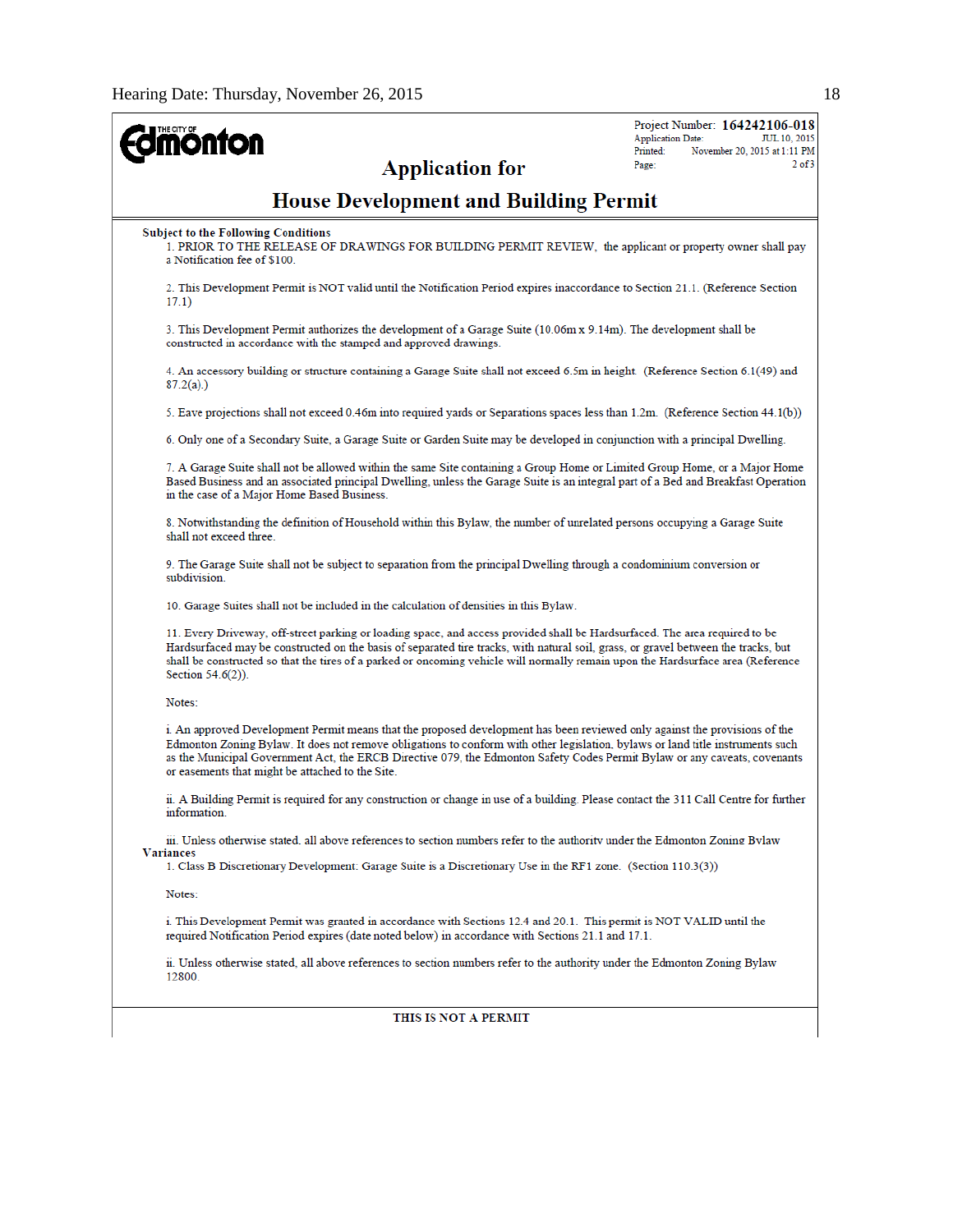| <b>monton</b>                                                     |                                                                                                                                                                                | <b>Application for</b>                 |                      | Project Number: 164242106-018<br><b>Application Date:</b><br>JUL 10, 2015<br>Printed:<br>November 20, 2015 at 1:11 PM<br>$3$ of $3$<br>Page: |
|-------------------------------------------------------------------|--------------------------------------------------------------------------------------------------------------------------------------------------------------------------------|----------------------------------------|----------------------|----------------------------------------------------------------------------------------------------------------------------------------------|
|                                                                   |                                                                                                                                                                                |                                        |                      |                                                                                                                                              |
| <b>Rights of Appeal</b><br>Amendment Act.                         | <b>House Development and Building Permit</b><br>This approval is subject to the right of appeal as outlined in Chapter 24, Section 683 through 689 of the Municipal Government |                                        |                      |                                                                                                                                              |
| Issue Date: Sep 23, 2015                                          |                                                                                                                                                                                | Development Authority: HAMILTON, FIONA |                      | Signature: _                                                                                                                                 |
| Notice Period Begins: Sep 29, 2015                                |                                                                                                                                                                                | Ends: Oct 12, 2015                     |                      |                                                                                                                                              |
| <b>Building Permit Decision</b><br>No decision has yet been made. |                                                                                                                                                                                |                                        |                      |                                                                                                                                              |
| Fees                                                              |                                                                                                                                                                                |                                        |                      |                                                                                                                                              |
|                                                                   | <b>Fee Amount</b>                                                                                                                                                              | <b>Amount Paid</b>                     | Receipt#             | <b>Date Paid</b>                                                                                                                             |
| Water Usage Fee                                                   | \$44.77                                                                                                                                                                        | \$44.77                                | 02602614             | Jul 21, 2015                                                                                                                                 |
| <b>Building Permit Fee</b>                                        | \$1,578.00                                                                                                                                                                     | \$1,578.00                             | 02602614             | Jul 21, 2015                                                                                                                                 |
| Electrical Fees (House)                                           | \$259.00                                                                                                                                                                       | \$259.00                               | 02602614             | Jul 21, 2015                                                                                                                                 |
| Electrical Fee (Service)                                          | \$75.00                                                                                                                                                                        | \$75.00                                | 02602614             | Jul 21, 2015                                                                                                                                 |
| Lot Grading Fee                                                   | \$135.00                                                                                                                                                                       | \$135.00                               | 02602614             | Jul 21, 2015                                                                                                                                 |
| Safety Codes Fee                                                  | \$63.12                                                                                                                                                                        | \$63.12                                | 02602614             | Jul 21, 2015                                                                                                                                 |
| Sanitary Sewer Trunk Fund<br><b>Electrical Safety Codes Fee</b>   | \$633.00<br>\$14.86                                                                                                                                                            | \$633.00<br>\$14.86                    | 02602614<br>02602614 | Jul 21, 2015<br>Jul 21, 2015                                                                                                                 |
| DP Notification Fee                                               | \$100.00                                                                                                                                                                       | \$100.00                               | 02770410             | Sep 24, 2015                                                                                                                                 |
| <b>Total GST Amount:</b>                                          | \$0.00                                                                                                                                                                         |                                        |                      |                                                                                                                                              |
| <b>Totals for Permit:</b>                                         | \$2,902.75                                                                                                                                                                     | \$2,902.75                             |                      |                                                                                                                                              |
|                                                                   |                                                                                                                                                                                |                                        |                      |                                                                                                                                              |
|                                                                   |                                                                                                                                                                                |                                        |                      |                                                                                                                                              |
|                                                                   |                                                                                                                                                                                |                                        |                      |                                                                                                                                              |
|                                                                   |                                                                                                                                                                                |                                        |                      |                                                                                                                                              |
|                                                                   |                                                                                                                                                                                |                                        |                      |                                                                                                                                              |
|                                                                   |                                                                                                                                                                                |                                        |                      |                                                                                                                                              |
|                                                                   |                                                                                                                                                                                |                                        |                      |                                                                                                                                              |
|                                                                   |                                                                                                                                                                                |                                        |                      |                                                                                                                                              |
|                                                                   |                                                                                                                                                                                |                                        |                      |                                                                                                                                              |
|                                                                   |                                                                                                                                                                                |                                        |                      |                                                                                                                                              |
|                                                                   |                                                                                                                                                                                |                                        |                      |                                                                                                                                              |
|                                                                   |                                                                                                                                                                                |                                        |                      |                                                                                                                                              |
|                                                                   |                                                                                                                                                                                |                                        |                      |                                                                                                                                              |
|                                                                   |                                                                                                                                                                                |                                        |                      |                                                                                                                                              |
|                                                                   |                                                                                                                                                                                |                                        |                      |                                                                                                                                              |
|                                                                   |                                                                                                                                                                                |                                        |                      |                                                                                                                                              |
|                                                                   |                                                                                                                                                                                |                                        |                      |                                                                                                                                              |
|                                                                   |                                                                                                                                                                                |                                        |                      |                                                                                                                                              |
|                                                                   |                                                                                                                                                                                |                                        |                      |                                                                                                                                              |
|                                                                   |                                                                                                                                                                                |                                        |                      |                                                                                                                                              |
|                                                                   |                                                                                                                                                                                |                                        |                      |                                                                                                                                              |
|                                                                   |                                                                                                                                                                                |                                        |                      |                                                                                                                                              |
|                                                                   |                                                                                                                                                                                |                                        |                      |                                                                                                                                              |
|                                                                   |                                                                                                                                                                                |                                        |                      |                                                                                                                                              |
|                                                                   |                                                                                                                                                                                |                                        |                      |                                                                                                                                              |
|                                                                   |                                                                                                                                                                                | THIS IS NOT A PERMIT                   |                      |                                                                                                                                              |
|                                                                   |                                                                                                                                                                                |                                        |                      |                                                                                                                                              |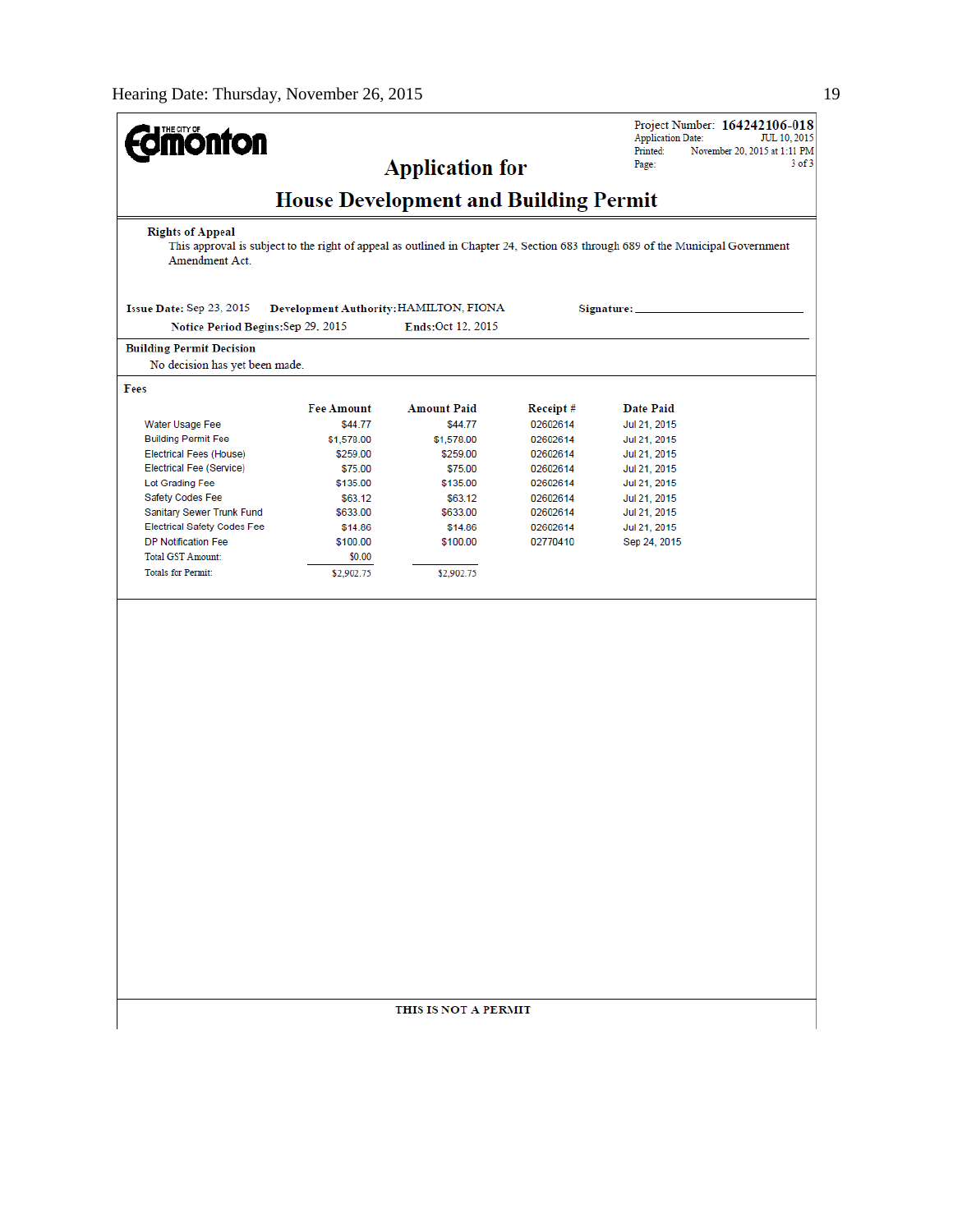